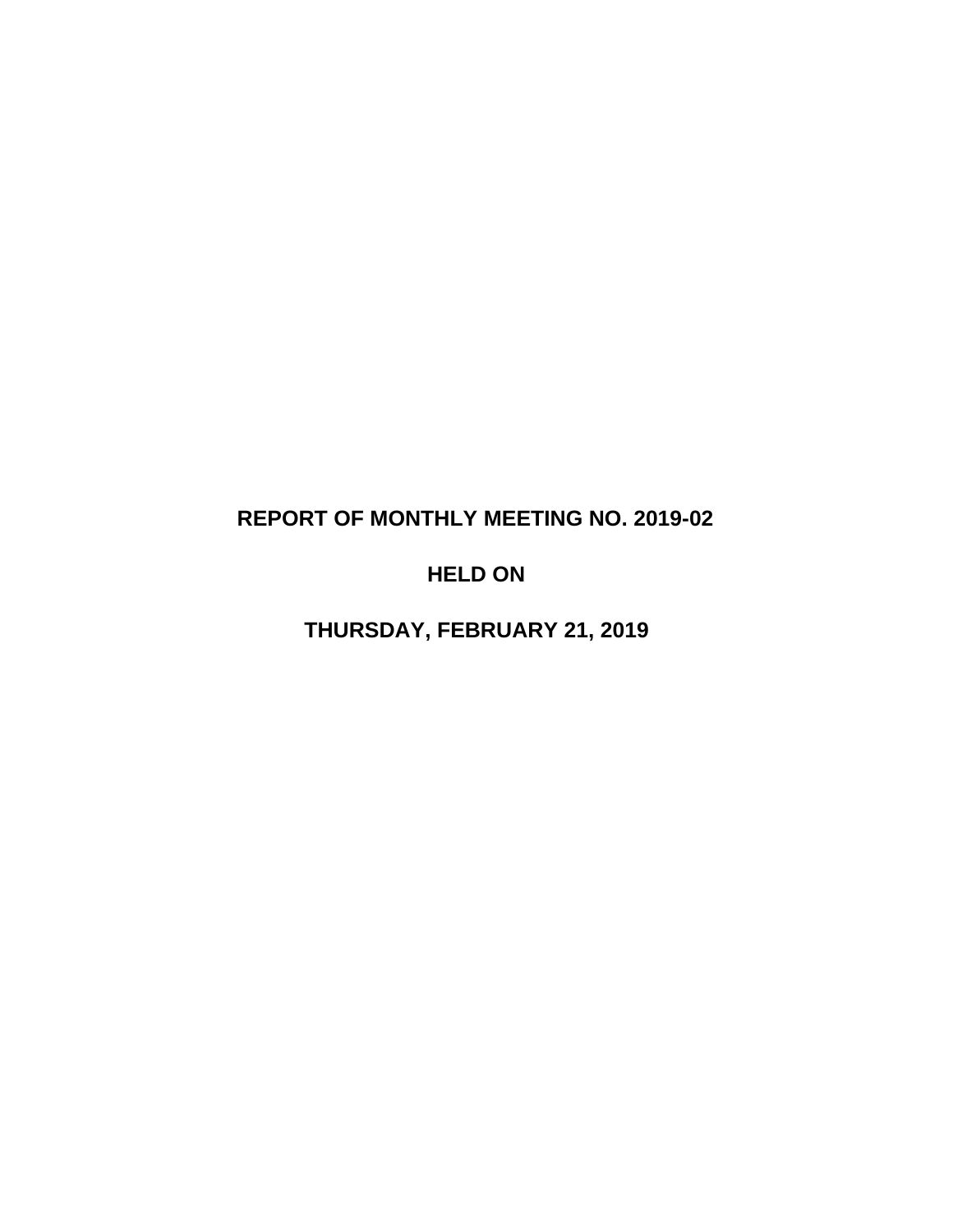Report of Monthly Meeting No. 2019-02 held on Thursday, February 21, 2019

| <b>ITEMS</b>                                           | <b>CLASSIFICATION</b>                                                                                                                                                                                                                                                                                                                                 | <b>PAGES</b> |  |  |  |  |
|--------------------------------------------------------|-------------------------------------------------------------------------------------------------------------------------------------------------------------------------------------------------------------------------------------------------------------------------------------------------------------------------------------------------------|--------------|--|--|--|--|
| <b>Call to Order</b><br><b>Roll Call</b>               |                                                                                                                                                                                                                                                                                                                                                       |              |  |  |  |  |
| <b>Secretary's Report</b>                              | Recording Secretary presents minutes of previous meetings for approval.                                                                                                                                                                                                                                                                               |              |  |  |  |  |
| <b>Refunds</b>                                         | Errors in deduction and non-members<br>Full refunds to employees due to separation from service<br>Refund in accordance with Section 8-170 of the law governing the Fund<br>Refund Reissued to New Payee<br>Refund elections in lieu of annuity<br><b>Refund of Spousal Contributions</b><br>1/2% refunds to new annuitants<br><b>Adjusted Refund</b> |              |  |  |  |  |
| <b>Invoices</b>                                        | Administrative and Investment Fees                                                                                                                                                                                                                                                                                                                    | $8 - 12$     |  |  |  |  |
| <b>Annuities</b>                                       | <b>Annuities for Employees</b><br>Annuities for Widows, Widowers and Minor Children, Reversionary Annuities<br><b>Adjusted Annuities</b>                                                                                                                                                                                                              |              |  |  |  |  |
| <b>Disability</b>                                      | Applications for Duty and Ordinary Disability benefits<br>Applications for Extensions of Duty and Ordinary Disability benefits<br>Adjusted Duty and Ordinary Disability benefits                                                                                                                                                                      |              |  |  |  |  |
| <b>Membership</b>                                      | Applications<br>Change in Dates of Birth<br><b>Administrative Review</b>                                                                                                                                                                                                                                                                              | 25           |  |  |  |  |
| <b>Treasurer's Report</b>                              | City Treasurer's Statement of Account As of 01/31/2019                                                                                                                                                                                                                                                                                                | 26           |  |  |  |  |
| <b>MISCELLANEOUS</b>                                   |                                                                                                                                                                                                                                                                                                                                                       | 27           |  |  |  |  |
| <b>Public Comment</b>                                  | Other                                                                                                                                                                                                                                                                                                                                                 |              |  |  |  |  |
| Legislation<br>- Legislative Update<br>Investments     | - PBS Update<br>- Rescheduling of Investment Meeting<br>- Update of Funds Net Position<br>- Discussion of Procedures for Board Meeting                                                                                                                                                                                                                |              |  |  |  |  |
| - Market Environment<br>March 1.1. $D = A$ and $A = A$ | - Presentation of Video Tutorial<br>- Old Business/New Business                                                                                                                                                                                                                                                                                       |              |  |  |  |  |

- Monthly Performance Report
- Fourth Quarter Performance Report
- MEABF Staff Investment Report
- Watchlist
- Liquidity Needs
- FOIA Update
- Legal Update

Less than 60 years of age Reversionary Calculated upon death of Employee Credit Expires Death DU Duty Disability DIS Discharged EID Errors in Deduction Returned to Work Less than 10 years of Service Specialist Doctor Visit Term Annuity Withdraw/Waiting to apply Workmens' Compensation Married @ Resignation, Not Married @ Effective Date A B C CX D RW S SPE T W WC X Female: No Post 9/74 Spouse Contributions MED Updated Medical Records Maximum Medical Update See Notes in File NTE Note for Mercy Works Update Ordinary Disability Reciprocal Annuity Resigned RESF MMI N OR R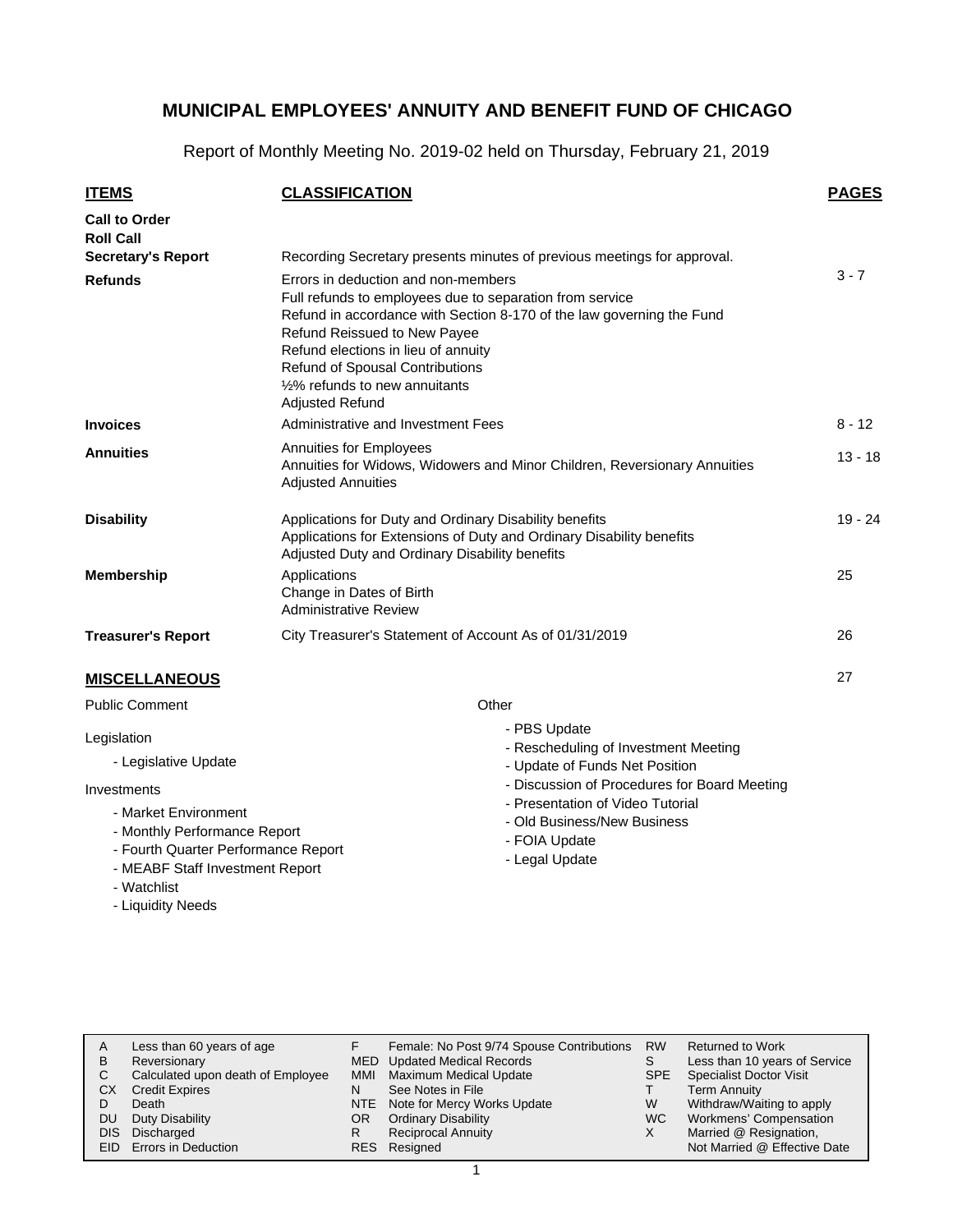Report of Monthly Meeting No. 2019-02 held on Thursday, February 21, 2019

### **REFUND DUE TO ERRORS IN DEDUCTION AND NON-MEMBERS**

#### **Refund a/c errors in deduction**

| Name                                                           | Dept               | Reason                                       | Amount             |  |  |  |  |  |
|----------------------------------------------------------------|--------------------|----------------------------------------------|--------------------|--|--|--|--|--|
| <b>CRESPO, BILLY</b><br>MAREK, SUSAN H                         | <b>WATER</b><br>BE | <b>NEW ANNUITANT</b><br><b>NEW ANNUITANT</b> | \$17.58<br>\$14.01 |  |  |  |  |  |
| Total Refund a/c errors in deduction                           |                    | 2 Case(s)                                    | \$31.59            |  |  |  |  |  |
| <b>TOTAL REFUND DUE TO ERRORS IN DEDUCTION AND NON-MEMBERS</b> |                    |                                              |                    |  |  |  |  |  |
| 2 Case(s)                                                      |                    |                                              |                    |  |  |  |  |  |

| A         | Less than 60 years of age                                    |     | Female: No Post 9/74 Spouse Contributions |   | <b>REL Released to Return to Work</b> |
|-----------|--------------------------------------------------------------|-----|-------------------------------------------|---|---------------------------------------|
| B         | Reversionary                                                 |     | MED Updated Medical Records               |   | RW Returned to Work                   |
|           | Calculated upon death of Employee MMI Maximum Medical Update |     |                                           |   | Less than 10 years of Service         |
| <b>CX</b> | <b>Credit Expires</b>                                        | N   | See Notes in File                         |   | <b>SPE</b> Specialist Doctor Visit    |
|           | Death                                                        |     | NTE Note for Mercy Works Update           |   | <b>Term Annuity</b>                   |
| DU.       | Duty Disability                                              | OR. | <b>Ordinary Disability</b>                | W | Withdraw/Waiting to apply             |
|           | DIS Discharged                                               | R   | <b>Reciprocal Annuity</b>                 |   | WC Workmens' Compensation             |
|           | EID Errors in Deduction                                      |     | RES Resigned                              |   | Married @ Res, Not Married @ Eff Date |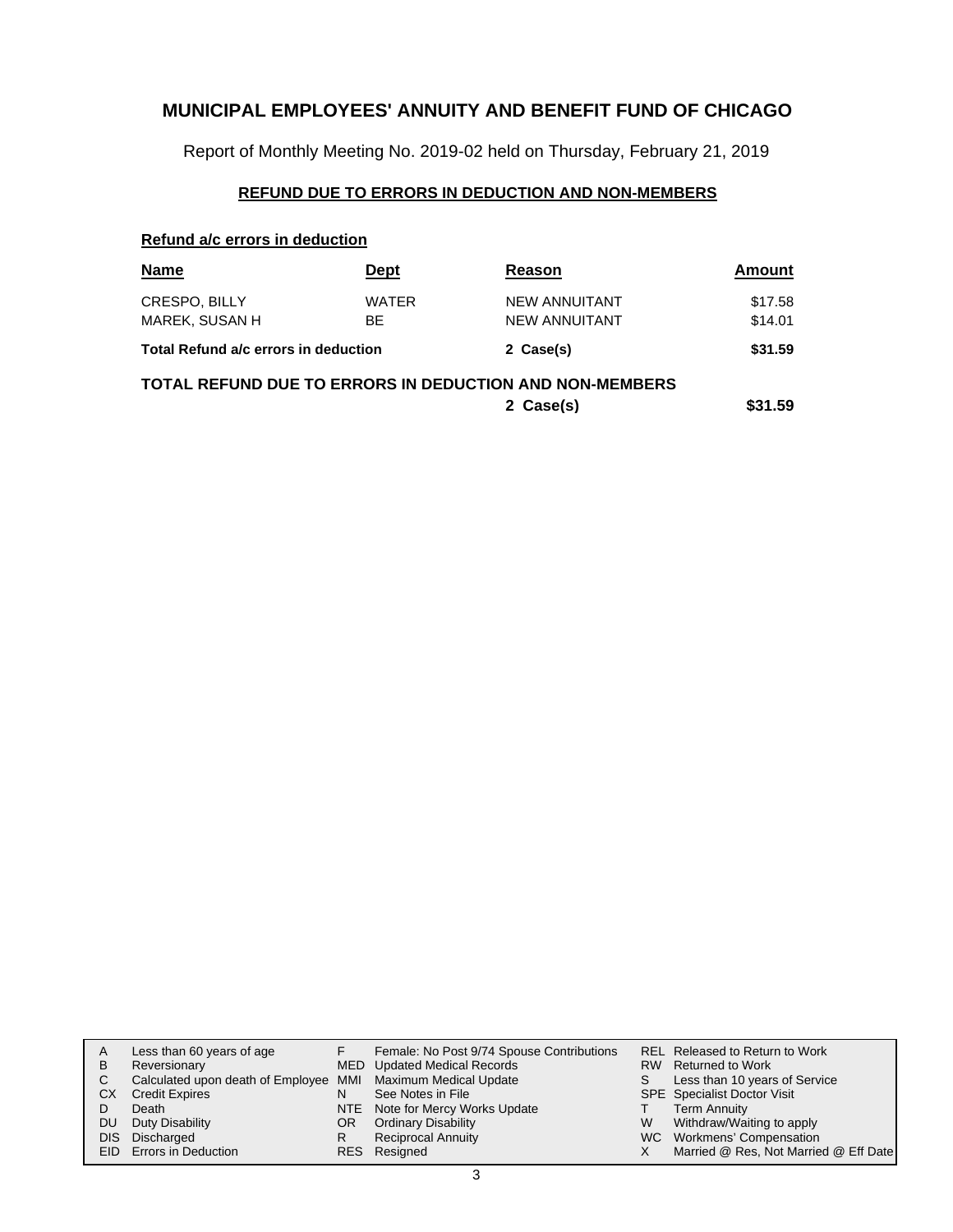Report of Monthly Meeting No. 2019-02 held on Thursday, February 21, 2019

### **REFUND TO EMPLOYEES DUE TO SEPARATION FROM SERVICE**

|                                     | <u>Name</u>                                                                                                                                                  |                                   | <u>Dept</u>                                                                                                                                                                                                          | <b>Resignation Date</b> |    | <u>Amount</u>                                                                                                                                                                                                            | <b>Note</b> |
|-------------------------------------|--------------------------------------------------------------------------------------------------------------------------------------------------------------|-----------------------------------|----------------------------------------------------------------------------------------------------------------------------------------------------------------------------------------------------------------------|-------------------------|----|--------------------------------------------------------------------------------------------------------------------------------------------------------------------------------------------------------------------------|-------------|
|                                     | ABERASTURI, RACHEL B                                                                                                                                         |                                   | <b>MAYOR'S OFFICE</b>                                                                                                                                                                                                | 06/10/2014              |    | \$6,880.50                                                                                                                                                                                                               |             |
|                                     | ALEXANDER, MICHAEL                                                                                                                                           |                                   | BE                                                                                                                                                                                                                   | 11/28/2018              |    | \$4,793.87                                                                                                                                                                                                               |             |
|                                     | ALLEN, ADORA S                                                                                                                                               |                                   | BE                                                                                                                                                                                                                   | 12/21/2018              |    | \$15,558.68                                                                                                                                                                                                              |             |
|                                     | ANDERSON, NICOLE L                                                                                                                                           |                                   | <b>BE</b>                                                                                                                                                                                                            | 05/18/2016              |    | \$1,045.38                                                                                                                                                                                                               |             |
|                                     | AYODELE, AYODEJI O                                                                                                                                           |                                   | <b>CITY TREASURER</b>                                                                                                                                                                                                | 09/15/2017              |    | \$5,369.76                                                                                                                                                                                                               |             |
|                                     | BAKER, KATRINA R                                                                                                                                             |                                   | <b>POLICE</b>                                                                                                                                                                                                        | 12/14/2018              |    | \$628.08                                                                                                                                                                                                                 |             |
|                                     | <b>BALLARD, VEKITA L</b>                                                                                                                                     |                                   | BE                                                                                                                                                                                                                   | 10/19/2018              |    | \$4,391.94                                                                                                                                                                                                               |             |
|                                     | BARRY, ALICIA D                                                                                                                                              |                                   | BE                                                                                                                                                                                                                   | 09/11/2018              |    | \$15,243.74                                                                                                                                                                                                              |             |
|                                     | BRADY II, JAMES J                                                                                                                                            |                                   | BE                                                                                                                                                                                                                   | 09/17/2018              |    | \$8,280.80                                                                                                                                                                                                               |             |
|                                     | <b>BROOKINS CURTIS, BRENDA S</b>                                                                                                                             |                                   | BE                                                                                                                                                                                                                   | 07/27/2018              |    | \$14,727.89                                                                                                                                                                                                              |             |
|                                     | CANDELARIO, JOSE A                                                                                                                                           |                                   | BE                                                                                                                                                                                                                   | 09/05/2015              |    | \$32,406.01                                                                                                                                                                                                              |             |
|                                     | CARTER, JACK                                                                                                                                                 |                                   | BE                                                                                                                                                                                                                   | 12/21/2018              |    | \$4,027.02                                                                                                                                                                                                               |             |
|                                     | CHACON, DAVID J                                                                                                                                              |                                   | BE                                                                                                                                                                                                                   | 08/24/2007              |    | \$4,222.11                                                                                                                                                                                                               |             |
|                                     | COKER, MARY V                                                                                                                                                |                                   | BE                                                                                                                                                                                                                   | 01/04/2019              |    | \$19,601.14                                                                                                                                                                                                              |             |
|                                     | CONNORS, KEVIN J                                                                                                                                             |                                   | BE                                                                                                                                                                                                                   | 08/31/2018              |    | \$23,842.65                                                                                                                                                                                                              |             |
|                                     | CONWAY, THOMAS M                                                                                                                                             |                                   | <b>WATER MGMT</b>                                                                                                                                                                                                    | 06/15/2018              |    | \$43,079.47                                                                                                                                                                                                              |             |
|                                     | CORRADO, JON A                                                                                                                                               |                                   | BE                                                                                                                                                                                                                   | 08/31/2008              |    | \$12,253.56                                                                                                                                                                                                              |             |
|                                     | FOSTER, JACQUELYN L                                                                                                                                          |                                   | <b>INSP GEN</b>                                                                                                                                                                                                      | 12/07/2018              |    | \$7,158.60                                                                                                                                                                                                               |             |
|                                     | FRY JR, WILLIE E                                                                                                                                             |                                   | BE                                                                                                                                                                                                                   | 12/05/2018              |    | \$2,456.66                                                                                                                                                                                                               |             |
|                                     |                                                                                                                                                              |                                   | <b>BE</b>                                                                                                                                                                                                            |                         |    |                                                                                                                                                                                                                          |             |
|                                     | GARTH, DEVON                                                                                                                                                 |                                   | <b>BE</b>                                                                                                                                                                                                            | 08/25/2012              |    | \$26,791.93                                                                                                                                                                                                              |             |
|                                     | GIVENS, MELINDA A                                                                                                                                            |                                   |                                                                                                                                                                                                                      | 12/12/2018              |    | \$2,329.70                                                                                                                                                                                                               |             |
|                                     | HARRITY, EILEEN P                                                                                                                                            |                                   | BE                                                                                                                                                                                                                   | 11/15/2012              |    | \$26,610.66                                                                                                                                                                                                              |             |
|                                     | HENRY, YULANDA                                                                                                                                               |                                   | BE                                                                                                                                                                                                                   | 12/10/2018              |    | \$34,375.78                                                                                                                                                                                                              |             |
|                                     | <b>HENSON, RATON S</b>                                                                                                                                       |                                   | BE                                                                                                                                                                                                                   | 11/06/2018              |    | \$2,702.31                                                                                                                                                                                                               |             |
|                                     | HERNANDEZ, ADOLFO                                                                                                                                            |                                   | <b>MAYOR'S OFFICE</b>                                                                                                                                                                                                | 08/31/2016              |    | \$39,101.91                                                                                                                                                                                                              |             |
|                                     | HILDEBRAND, REGAN C                                                                                                                                          |                                   | BE                                                                                                                                                                                                                   | 11/30/2018              |    | \$14,026.23                                                                                                                                                                                                              |             |
|                                     | HO, KHANG T                                                                                                                                                  |                                   | <b>OEMC</b>                                                                                                                                                                                                          | 09/28/2018              |    | \$9,260.15                                                                                                                                                                                                               |             |
|                                     | HOLMES, MERRELL L                                                                                                                                            |                                   | STS & SAN                                                                                                                                                                                                            | 08/24/2018              |    | \$29,753.44                                                                                                                                                                                                              |             |
|                                     | JENNINGS, REGINA Y                                                                                                                                           |                                   | BE                                                                                                                                                                                                                   | 12/21/2018              |    | \$28,346.15                                                                                                                                                                                                              |             |
|                                     | JONES, TASHA L                                                                                                                                               |                                   | <b>BE</b>                                                                                                                                                                                                            | 09/24/2018              |    | \$11,774.00                                                                                                                                                                                                              |             |
|                                     | KARES, FAITH R                                                                                                                                               |                                   | <b>INSP GEN</b>                                                                                                                                                                                                      | 12/28/2018              |    | \$10,692.91                                                                                                                                                                                                              |             |
|                                     | KELLY, TYWONE G                                                                                                                                              |                                   | BE                                                                                                                                                                                                                   | 10/25/2018              |    | \$4,072.20                                                                                                                                                                                                               |             |
|                                     | KILROY, JOHN P                                                                                                                                               |                                   | BE                                                                                                                                                                                                                   | 07/31/2018              |    | \$102,729.64                                                                                                                                                                                                             | A:38, S:13  |
|                                     | KOPCHIK, CORRINE M                                                                                                                                           |                                   | <b>FINANCE</b>                                                                                                                                                                                                       | 11/16/2018              |    | \$4,320.38                                                                                                                                                                                                               |             |
|                                     | <b>KRZEBIOT, PAULA L</b>                                                                                                                                     |                                   | <b>POLICE</b>                                                                                                                                                                                                        | 12/25/1989              |    | \$14,826.08                                                                                                                                                                                                              |             |
|                                     | KUMRAH, SEEMA K                                                                                                                                              |                                   | ВE                                                                                                                                                                                                                   | 05/02/2017              |    | \$11,956.49                                                                                                                                                                                                              |             |
|                                     | MALONE, DONOVAN J                                                                                                                                            |                                   | BЕ                                                                                                                                                                                                                   | 12/14/2018              |    | \$8,645.47                                                                                                                                                                                                               |             |
|                                     | MARTIN JR, UNDREA C                                                                                                                                          |                                   | BЕ                                                                                                                                                                                                                   | 12/05/2018              |    | \$2,633.19                                                                                                                                                                                                               |             |
|                                     | MCGEE, TAWON R                                                                                                                                               |                                   | BЕ                                                                                                                                                                                                                   | 12/18/2018              |    | \$15,811.78                                                                                                                                                                                                              |             |
|                                     | MELICHAREK, CAROL A                                                                                                                                          |                                   | BE                                                                                                                                                                                                                   | 08/29/2007              |    | \$4,850.87                                                                                                                                                                                                               |             |
|                                     | METTELMAN, SHANNON K                                                                                                                                         |                                   | <b>ETHICS</b>                                                                                                                                                                                                        | 05/06/2016              |    | \$11,786.17                                                                                                                                                                                                              |             |
| A<br>В<br>С<br>СX<br>D<br>DU<br>DIS | Less than 60 years of age<br>Reversionary<br>Calculated upon death of Employee MMI<br><b>Credit Expires</b><br>Death<br><b>Duty Disability</b><br>Discharged | F.<br>MED<br>N<br>NTE<br>OR.<br>R | Female: No Post 9/74 Spouse Contributions<br><b>Updated Medical Records</b><br>Maximum Medical Update<br>See Notes in File<br>Note for Mercy Works Update<br><b>Ordinary Disability</b><br><b>Reciprocal Annuity</b> |                         |    | <b>REL Released to Return to Work</b><br><b>Returned to Work</b><br>Less than 10 years of Service<br><b>SPE</b> Specialist Doctor Visit<br><b>Term Annuity</b><br>Withdraw/Waiting to apply<br>WC Workmens' Compensation |             |
| EID                                 | Errors in Deduction                                                                                                                                          | <b>RES</b>                        | Resigned                                                                                                                                                                                                             |                         | X. | Married @ Res, Not Married @ Eff Date                                                                                                                                                                                    |             |

A B C CX D DU DIS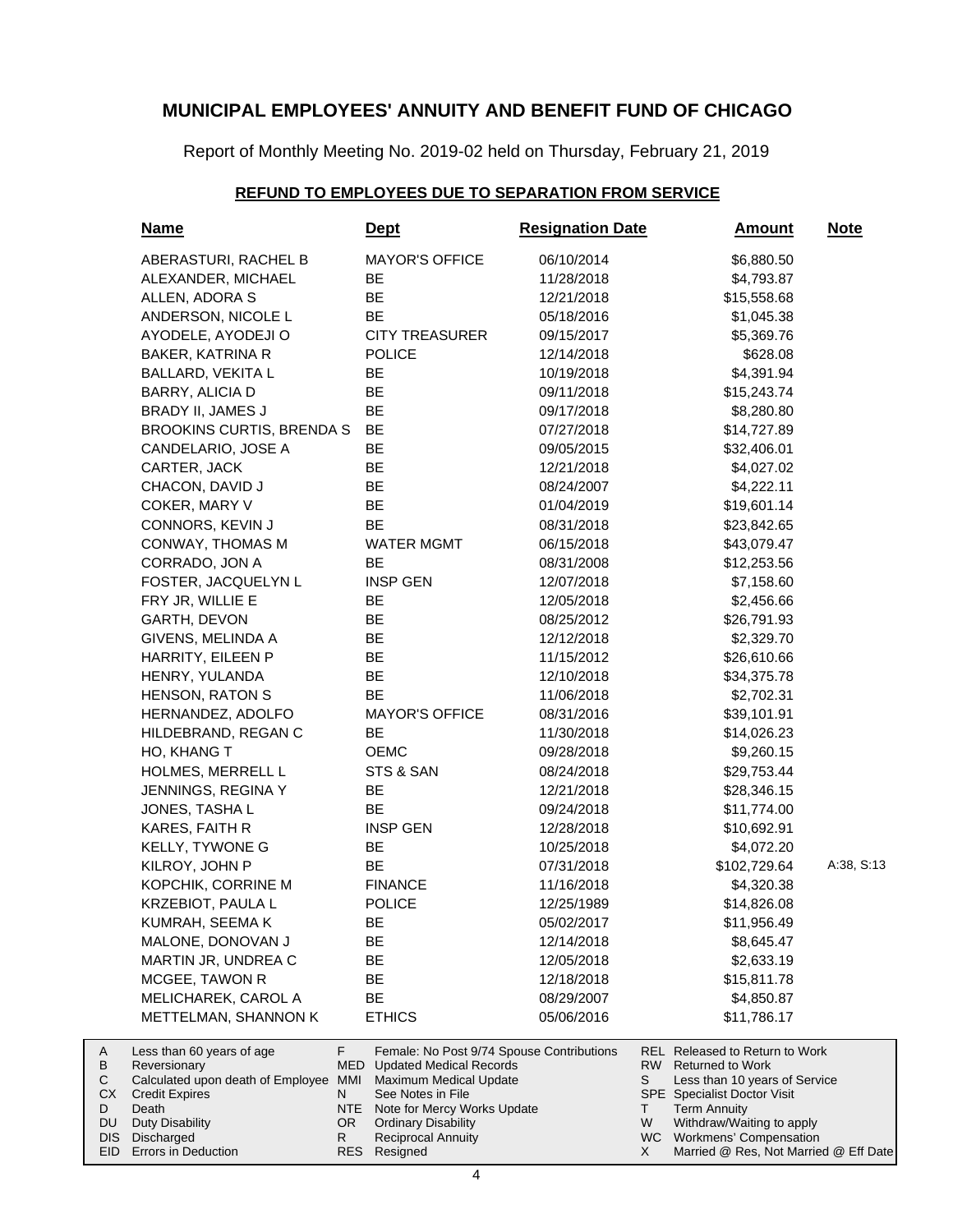Report of Monthly Meeting No. 2019-02 held on Thursday, February 21, 2019

### **REFUND TO EMPLOYEES DUE TO SEPARATION FROM SERVICE**

| <u>Name</u>               | <u>Dept</u>           | <b>Resignation Date</b> | <u>Amount</u> | <b>Note</b> |
|---------------------------|-----------------------|-------------------------|---------------|-------------|
| MOORE, KEITH L            | <b>BE</b>             | 11/06/2018              | \$2,780.86    |             |
| NOLFI, ERIKA N            | <b>PERSONNEL</b>      | 10/13/2017              | \$25,759.68   |             |
| PATTON, GAIL R            | <b>OEMC</b>           | 10/29/2018              | \$6,634.94    |             |
| PERKINS, NATASHA R        | BE.                   | 12/08/2018              | \$790.75      |             |
| PETERSON, FARLUCIA A      | BE.                   | 08/29/2018              | \$1,669.49    |             |
| PILCH, LIZA M             | <b>HEALTH</b>         | 06/30/2018              | \$37,780.46   |             |
| POOLE-HARRIS, BILLY       | BE.                   | 12/14/2018              | \$27,820.80   |             |
| PRENTISS, YATINAE L       | BE.                   | 11/29/2018              | \$3,525.33    |             |
| RAMOS, YESENIA            | <b>BE</b>             | 08/29/2018              | \$9,878.05    |             |
| RIZZO, VINCENT M          | LAW                   | 01/23/2018              | \$7,609.50    |             |
| ROBINSON, KINA L          | LAW                   | 10/20/2017              | \$4,906.11    |             |
| ROCKWELL, JOHN J          | BE.                   | 02/01/2014              | \$19,680.12   |             |
| SOTOMAYOR, EMANUEL A      | <b>BE</b>             | 03/17/2014              | \$2,023.57    |             |
| STALLWORTH, JERROLD H     | BE                    | 05/25/2016              | \$21,098.81   |             |
| SU, JOANNA E              | <b>COMM HUMAN REL</b> | 06/15/1999              | \$8,136.64    |             |
| TAYLOR, STEPHANIE A       | BE.                   | 12/09/2018              | \$2,787.09    |             |
| TORRES, MARY J            | BE                    | 12/05/2018              | \$6,544.17    |             |
| WARD, KEVIN L             | BE.                   | 11/25/2017              | \$16,327.76   |             |
| WOODS, RONETTA L          | <b>POLICE</b>         | 12/01/2018              | \$2,182.89    |             |
| <b>WRIGHT, KELLI N</b>    | BE.                   | 12/07/2018              | \$1,258.43    |             |
| <b>WRIGHT, KIMBERLY J</b> | BE.                   | 05/01/2018              | \$7,276.87    |             |

**TOTAL REFUND TO EMPLOYEES DUE TO SEPARATION FROM SERVICE**

**62 Case(s) \$859,837.62**

|           | Less than 60 years of age                                    |     | Female: No Post 9/74 Spouse Contributions |    | REL Released to Return to Work        |
|-----------|--------------------------------------------------------------|-----|-------------------------------------------|----|---------------------------------------|
| B         | Reversionary                                                 |     | MED Updated Medical Records               |    | RW Returned to Work                   |
|           | Calculated upon death of Employee MMI Maximum Medical Update |     |                                           | S. | Less than 10 years of Service         |
| <b>CX</b> | <b>Credit Expires</b>                                        |     | See Notes in File                         |    | <b>SPE</b> Specialist Doctor Visit    |
|           | Death                                                        |     | NTE Note for Mercy Works Update           |    | <b>Term Annuity</b>                   |
| DU        | Duty Disability                                              | OR. | <b>Ordinary Disability</b>                | W  | Withdraw/Waiting to apply             |
|           | DIS Discharged                                               |     | <b>Reciprocal Annuity</b>                 |    | WC Workmens' Compensation             |
|           | EID Errors in Deduction                                      |     | RES Resigned                              |    | Married @ Res, Not Married @ Eff Date |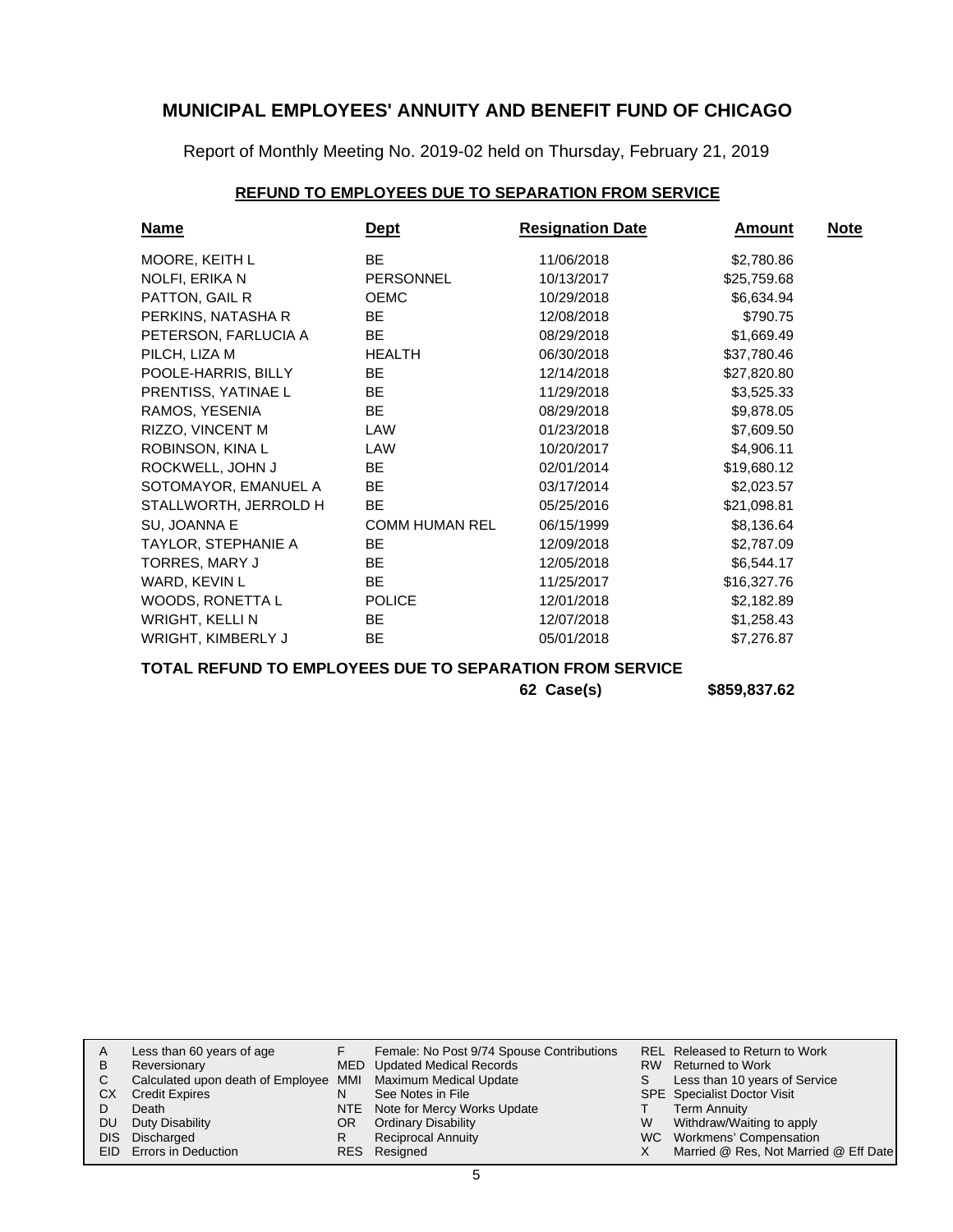Report of Monthly Meeting No. 2019-02 held on Thursday, February 21, 2019

#### **REFUND IN ACCORDANCE WITH SECTION 8-170 OF THE LAW GOVERNING THIS FUND**

| <b>Name</b>                                                                     | <u>Dept</u>   | Date of Death Pay to |                 | <b>Amount</b> |
|---------------------------------------------------------------------------------|---------------|----------------------|-----------------|---------------|
| <b>BUTLER, BEVERLY F</b>                                                        | ВE            | 11/12/2018           | DesBen (2/2)    | \$51,650.36   |
| JAMES II, LIONEL                                                                | <b>POLICE</b> | 05/03/2017           | Heir            | \$130,509.19  |
| LINDSEY, DONNA M                                                                | CPL.          | 10/13/2018           | DesBen (2/3)    | \$43,082.02   |
| SAGO, LAURA P                                                                   | ВE            | 10/10/2018           | DesBen (1/3)    | \$5,386.49    |
| SIMPSON, CYNTHIA                                                                | BE            | 02/28/2014           | DesBen (1/4)    | \$15,014.53   |
| TORRES, JOSE A                                                                  | BE            | 06/02/2018           | Spouse349561274 | \$24,096.36   |
| Total REFUND IN ACCORDANCE WITH SECTION 8-170 OF<br>THE LAW GOVERNING THIS FUND | 6 Case(s)     | \$269,738.95         |                 |               |

#### **REFUND ELECTIONS IN LIEU OF EMPLOYEE ANNUITY 40 ILCS 5/8-171**

| <b>Name</b>                                               | Dept | <b>Resignation Date</b> |           | Amount     |
|-----------------------------------------------------------|------|-------------------------|-----------|------------|
| SPRAWLS, LILLIE M                                         | BE.  | 08/22/2018              |           | \$1.192.24 |
| <b>Total REFUND ELECTIONS IN LIEU OF EMPLOYEE ANNUITY</b> |      |                         | 1 Case(s) | \$1,192.24 |

#### **REFUND OF SPOUSAL CONTRIBUTIONS (To New Annuitants with No Spouse at the Time of Retirement)**

| <u>Name</u>                                  | <u>Dept</u>         | <b>Effective Date</b> |  | <u>Amount</u> |
|----------------------------------------------|---------------------|-----------------------|--|---------------|
| ALONZO, PHILIP H                             | <b>AVIATION</b>     | 01/01/2019            |  | \$17,701.39   |
| BRUNO OTERO, NEREIDA                         | <b>HEALTH</b>       | 12/11/2018            |  | \$40,931.83   |
| COLLINS, SANDRA C                            | <b>FINANCE</b>      | 01/01/2019            |  | \$29,994.42   |
| DOSTAL, ROBERT                               | <b>BE</b>           | 11/01/2018            |  | \$7,132.74    |
| JACKSON, GINA E                              | BE.                 | 01/09/2019            |  | \$2,610.63    |
| JOHNSON, ANNIE R                             | <b>OEMC</b>         | 12/22/2018            |  | \$4,190.36    |
| KOZICKI, MARY B                              | <b>CITY COUNCIL</b> | 11/01/2018            |  | \$26,431.99   |
| MONTEJANO, LOURDES G                         | <b>BE</b>           | 01/01/2019            |  | \$20,863.45   |
| <b>MORALES, MARIA L</b>                      | BE.                 | 09/01/2018            |  | \$15,610.70   |
| O BANNON TATE, JANICE M                      | <b>POLICE</b>       | 01/16/2019            |  | \$17,186.42   |
| RICHARDSON, EARLENE                          | STS & SAN           | 01/01/2019            |  | \$16,481.25   |
| RIVERA, ANDRES H                             | BE.                 | 09/01/2012            |  | \$12,213.92   |
| ROSS, DONALD                                 | BE.                 | 01/02/2019            |  | \$8,364.11    |
| SZCZEPANSKI, GLENN S                         | <b>BE</b>           | 08/02/2018            |  | \$23,369.47   |
| <b>WASHINGTON, DIANE</b>                     | BE.                 | 11/30/2018            |  | \$14,830.77   |
| WILLIAMS, LARRY                              | STS & SAN           | 12/01/2018            |  | \$4,300.88    |
| ZAFIRIS, CHRISANTHI                          | <b>BE</b>           | 01/01/2019            |  | \$5,329.51    |
| <b>Total REFUND OF SPOUSAL CONTRIBUTIONS</b> | 17 Case(s)          | \$267,543.84          |  |               |

#### **TOTAL REFUNDS \$1,398,344.24**

#### Less than 60 years of age **Reversionary** Calculated upon death of Employee MMI Maximum Medical Update CX Credit Expires Death DU Duty Disability DIS Discharged EID Errors in Deduction Released to Return to Work REL RW Returned to Work Less than 10 years of Service SPE Specialist Doctor Visit Term Annuity W Withdraw/Waiting to apply WC Workmens' Compensation X Married @ Res, Not Married @ Eff Date A B C D S T Female: No Post 9/74 Spouse Contributions MED Updated Medical Records See Notes in File NTE Note for Mercy Works Update OR Ordinary Disability Reciprocal Annuity Resigned RESF N R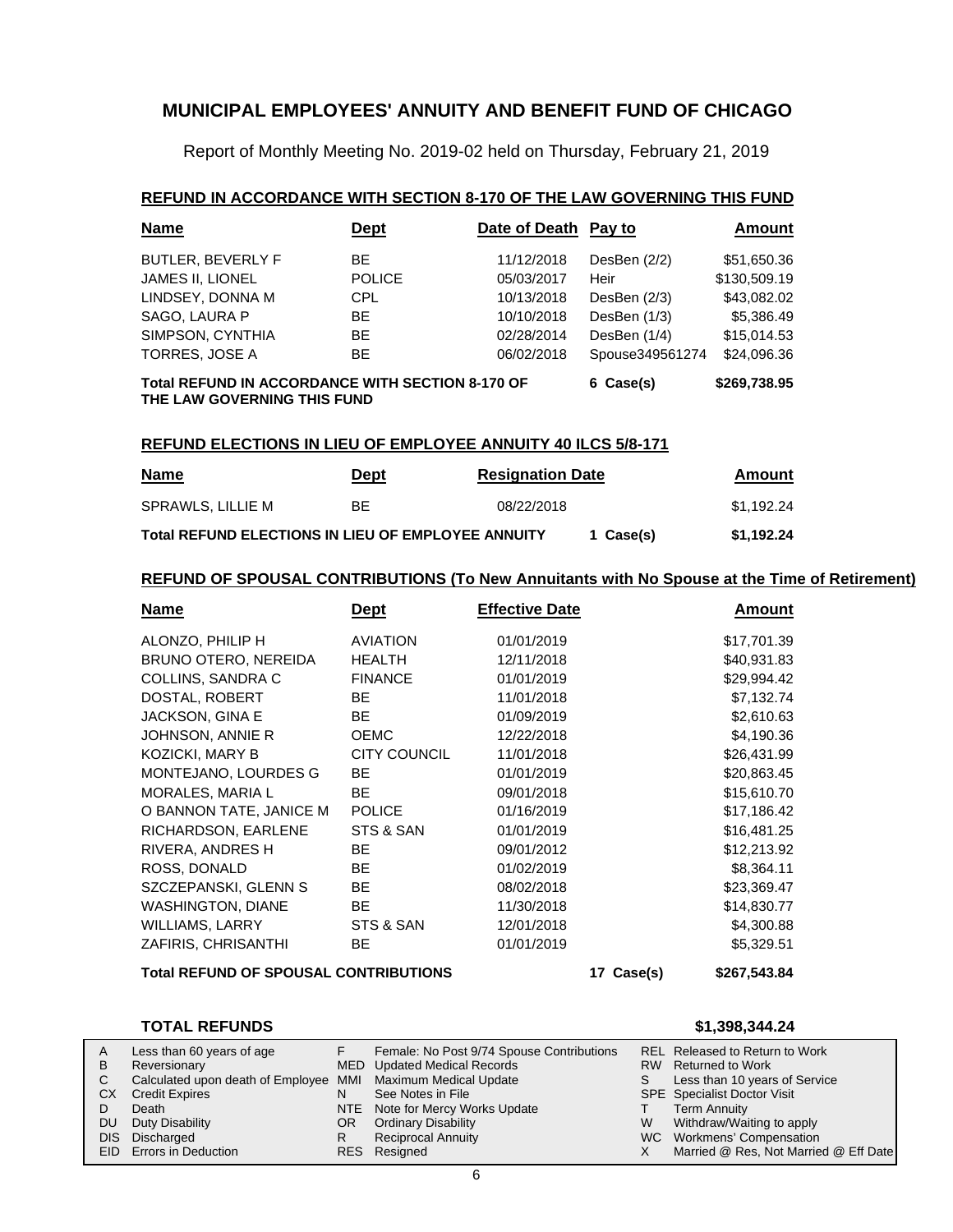Report of Monthly Meeting No. 2019-02 held on Thursday, February 21, 2019

#### **ADJUSTED REFUND**

| <b>Name</b> | <b>Refund Type Reason</b> | <b>Resignation Date</b> | Amount |            |
|-------------|---------------------------|-------------------------|--------|------------|
| <b>NONE</b> |                           |                         |        | ORG<br>ADJ |

Trustee Johnson moved that the various amounts shown for refunds be approved for payment in the amount shown opposite their respective names. Seconded Trustee Thompson. Carried: Ayes- Trustee Johnson, Trustee Keane, Trustee McMahon and Trustee Thompson. Nays - None.

| A         | Less than 60 years of age                                    |    | Female: No Post 9/74 Spouse Contributions |   | REL Released to Return to Work        |
|-----------|--------------------------------------------------------------|----|-------------------------------------------|---|---------------------------------------|
| B         | Reversionary                                                 |    | <b>MED</b> Updated Medical Records        |   | RW Returned to Work                   |
|           | Calculated upon death of Employee MMI Maximum Medical Update |    |                                           |   | Less than 10 years of Service         |
| СX        | <b>Credit Expires</b>                                        | N  | See Notes in File                         |   | <b>SPE</b> Specialist Doctor Visit    |
|           | Death                                                        |    | NTE Note for Mercy Works Update           |   | <b>Term Annuity</b>                   |
| <b>DU</b> | Duty Disability                                              | OR | <b>Ordinary Disability</b>                | W | Withdraw/Waiting to apply             |
| DIS.      | Discharged                                                   | R  | <b>Reciprocal Annuity</b>                 |   | WC Workmens' Compensation             |
|           | EID Errors in Deduction                                      |    | RES Resigned                              |   | Married @ Res, Not Married @ Eff Date |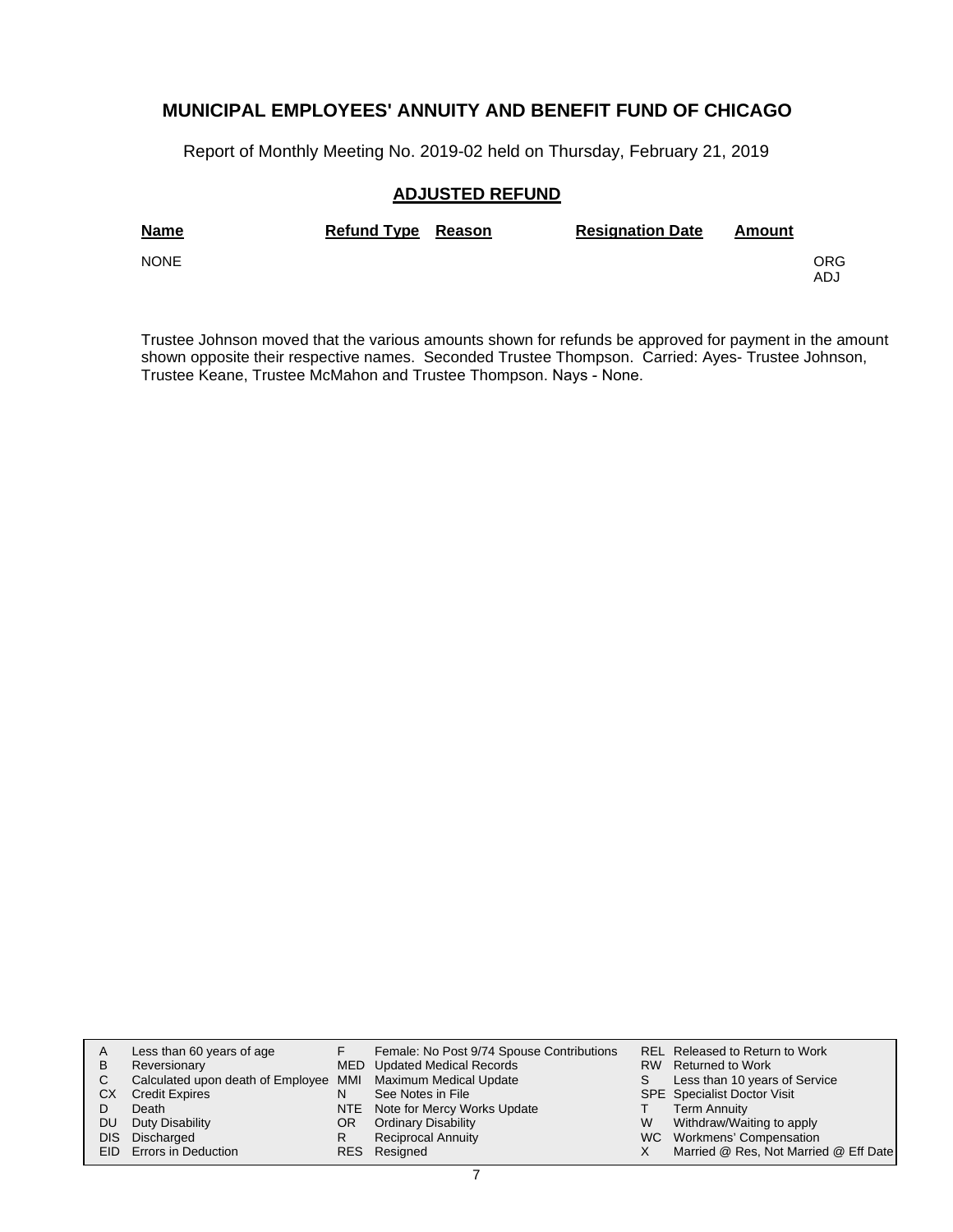|                                                                                                                                                               | January 2019     |    |               |                 |              |  | <b>FOR</b>             |
|---------------------------------------------------------------------------------------------------------------------------------------------------------------|------------------|----|---------------|-----------------|--------------|--|------------------------|
|                                                                                                                                                               | <b>BUDGET</b>    |    | <b>ACTUAL</b> | <b>VARIANCE</b> |              |  | <b>APPROVAL</b>        |
| <b>PERSONNEL</b>                                                                                                                                              | \$<br>294,570.25 | \$ | 370,413.34    | \$              | (75, 843.09) |  | \$<br>370,413.34       |
| Salaries & Wages - Regular (3 pay period month)<br>Salaries & Wages - Part-Time (3 pay period month)                                                          |                  |    |               |                 |              |  | 362,727.75<br>7,685.59 |
| <b>Employee Insurance &amp; Benefits</b>                                                                                                                      | 119,941.42       |    | 111,966.24    |                 | 7,975.18     |  | 111,966.24             |
| Healthcare-Actives, net of EE premium contributions                                                                                                           |                  |    |               |                 |              |  | \$111,966.24           |
| <b>PROFESSIONAL SERVICES</b>                                                                                                                                  |                  |    |               |                 |              |  |                        |
| <b>Actuarial Services</b>                                                                                                                                     | 6,750.00         |    |               |                 | 6,750.00     |  | 14,500.00              |
| Segal Consulting:<br>Inv#348597, Service period 10/01/18 - 12/31/18                                                                                           |                  |    |               |                 |              |  | 14,500.00              |
| <b>Legal Advisory Services</b>                                                                                                                                | 21,000.00        |    |               |                 | 21,000.00    |  | 11,636.83              |
| Burke Burns & Pinelli, Ltd.: Legal services<br>01/21/19, Inv#25841, 12/01/18 - 12/28/18<br>01/21/19, Inv#25842, 12/04/18 - 12/28/18                           |                  |    |               |                 |              |  | 7,995.06<br>2,923.37   |
| 01/21/19, Inv#25843, 12/03/18 - 12/04/18                                                                                                                      |                  |    |               |                 |              |  | 718.40                 |
| <b>Other Consulting Services</b>                                                                                                                              |                  |    |               |                 |              |  |                        |
| <b>Medical Services</b><br>Terence P Sullivan, MDSC:                                                                                                          | 6,250.00         |    |               |                 | 6,250.00     |  | 6,250.00               |
| Services 01/01/19 - 01/31/19                                                                                                                                  |                  |    |               |                 |              |  | 6,250.00               |
| <b>Audit Services</b>                                                                                                                                         | 3,416.67         |    |               |                 | 3,416.67     |  |                        |
| Legislative Liason - Robert S. Molaro                                                                                                                         | 1,540.00         |    |               |                 | 1,540.00     |  | 1,540.00               |
| <b>Benefit Consulting: City Healthcare</b>                                                                                                                    |                  |    |               |                 |              |  |                        |
| <b>Tax Consulting</b>                                                                                                                                         | 83.33            |    |               |                 | 83.33        |  |                        |
| <b>IT Consulting</b>                                                                                                                                          | 1,304.17         |    |               |                 | 1,304.17     |  | 1,260.00               |
| <b>CMD Consulting Solutions, LLC:</b><br>11/01/18, Inv#1300, Network support - onsite, 10/18<br>12/01/18, Inv#1315, Network support - onsite, 11/18           |                  |    |               |                 |              |  | 560.00<br>700.00       |
| <b>Benefit Payment &amp; Payroll Services</b>                                                                                                                 | 38,464.17        |    | 454.00        |                 | 38,010.17    |  | 1,465.15               |
| ADP, Inc. - Payroll processing - 2018<br>ADP, Inc. - Payroll processing - 2019                                                                                |                  |    |               |                 |              |  | 1,011.15<br>454.00     |
| <b>COMMUNICATIONS EXPENSES</b>                                                                                                                                |                  |    |               |                 |              |  |                        |
| <b>Printing &amp; Publications</b>                                                                                                                            | 12,750.00        |    |               |                 | 12,750.00    |  | 12,412.37              |
| MidAmerican Printing Systems, Inc.:<br>12/31/18, Inv#121902, Printing #9 envelopes for 2018 Advice<br>12/31/18, Inv#121902, Collating & mailing - 2018 Advice |                  |    |               |                 |              |  | 1,219.65<br>1,750.82   |
| Postage for 2018 Advices (24,390)                                                                                                                             |                  |    |               |                 |              |  | 9,441.90               |
| <b>Postage</b>                                                                                                                                                | 2,083.33         |    |               |                 | 2,083.33     |  | 195.23                 |
| FedEx, 12/26/18, Inv#6-411-97981, Delivery charges - (1) Package<br>US Messenger & Logistics, Inc.:<br>Inv#3234-44361 services from 12/06/18 - 12/28/18       |                  |    |               |                 |              |  | 149.45<br>45.78        |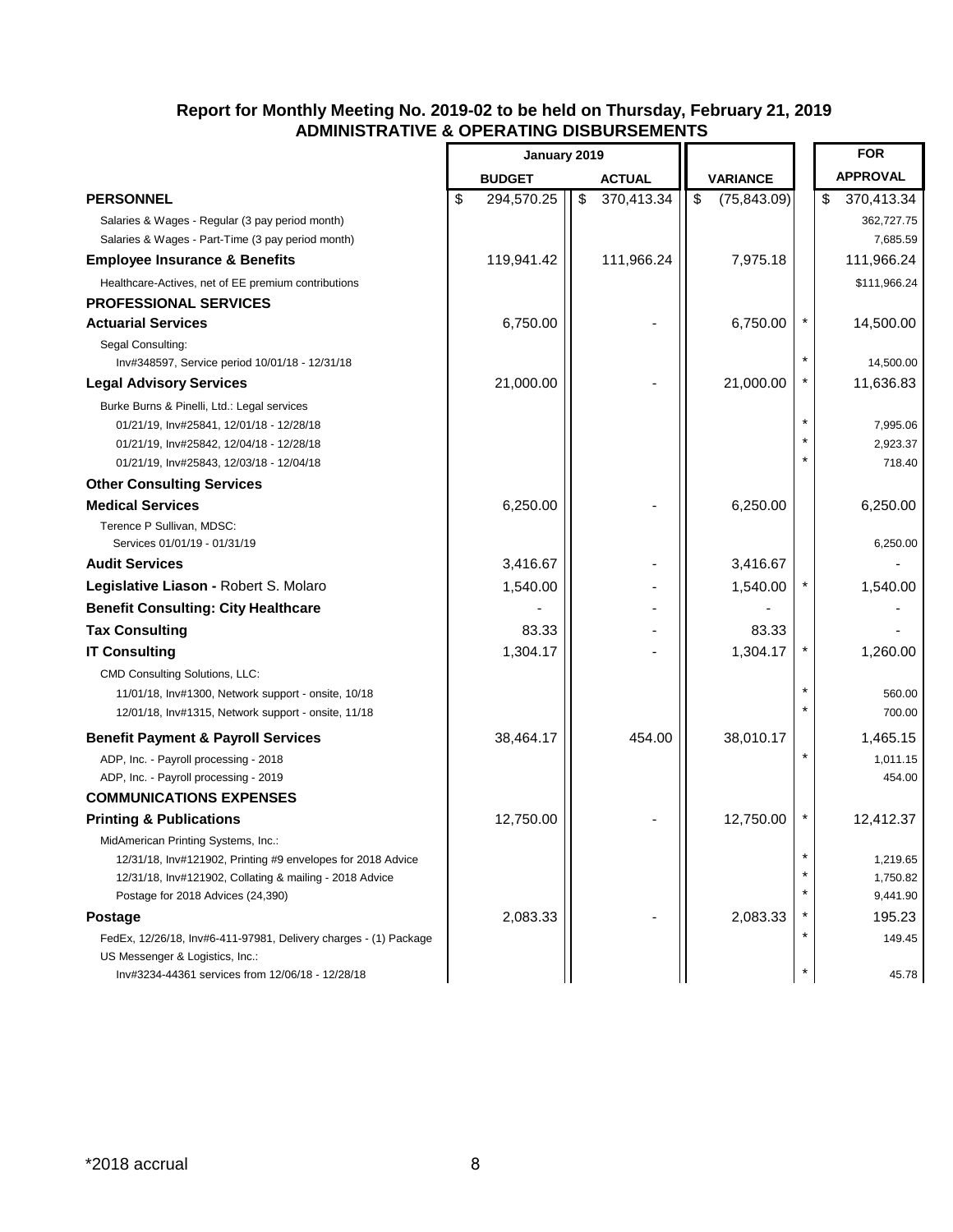|                                                                | January 2019 |               |    |               |                 | <b>FOR</b> |                 |
|----------------------------------------------------------------|--------------|---------------|----|---------------|-----------------|------------|-----------------|
|                                                                |              | <b>BUDGET</b> |    | <b>ACTUAL</b> | <b>VARIANCE</b> |            | <b>APPROVAL</b> |
|                                                                |              |               |    |               |                 |            |                 |
| <b>Telephone &amp; Communications</b>                          | \$           | 2,958.33      | \$ | 3,184.44      | \$<br>(226.11)  |            | \$<br>3,337.53  |
| Access Point, Inc.:                                            |              |               |    |               |                 |            |                 |
| Inv#5989555, VOIP Telefax services, 12/18                      |              |               |    |               |                 | $\star$    | 153.09          |
| Inv#6029547, VOIP Telefax services, 01/19                      |              |               |    |               |                 |            | 150.81          |
| Mitel Cloud Services, Inc., Inv#30622110, Phone system, 02/19  |              |               |    |               |                 |            | 2,033.63        |
| Cogent Comm, 01/01/19, Internet - Onsite                       |              |               |    |               |                 |            | 450.00          |
| Business Continuity - Managers Cell Phone Reimbursement        |              |               |    |               |                 |            |                 |
| January                                                        |              |               |    |               |                 |            | 275.00          |
| February                                                       |              |               |    |               |                 |            | 275.00          |
| <b>OTHER OPERATING EXPENSES</b>                                |              |               |    |               |                 |            |                 |
| <b>Rental &amp; Utilities</b>                                  |              | 55,800.00     |    | 53,868.33     | 1,931.67        |            | 60,091.75       |
| 321 North Clark Property LLC:                                  |              |               |    |               |                 |            |                 |
| 01/19 Rent                                                     |              |               |    |               |                 |            | 59,259.82       |
| ComEd, 01/03/19, Services from 11/29/18 - 01/02/19             |              |               |    |               |                 |            | 831.93          |
| <b>Contractual Services</b>                                    |              |               |    |               |                 |            |                 |
| <b>Trustee Election Services</b>                               |              | 3,215.00      |    | 52.00         | 3,163.00        |            | 52.00           |
| USPS, P.O. Box rental for Trustee Election                     |              |               |    |               |                 |            | 52.00           |
| <b>Death Service</b>                                           |              | 166.67        |    |               | 166.67          |            |                 |
| <b>Shredding &amp; Storage Charges</b>                         |              | 1,943.33      |    | 1,753.83      | 189.50          |            | 1,833.27        |
| Shred-it USA:                                                  |              |               |    |               |                 |            |                 |
| Inv#8126234659, Shredding charges                              |              |               |    |               |                 | $\star$    | 79.44           |
| Inv#8126443211, Shredding charges                              |              |               |    |               |                 |            | 79.44           |
| Iron Mountain:                                                 |              |               |    |               |                 |            |                 |
| Inv#AKJW251, Storage charges                                   |              |               |    |               |                 |            | 792.18          |
| Federal Companies:                                             |              |               |    |               |                 |            |                 |
| Inv#944157, 01/19 Storage charges                              |              |               |    |               |                 |            | 882.21          |
| <b>Dues &amp; Subscriptions</b>                                |              | 1,440.83      |    |               | 1,440.83        |            |                 |
| <b>Equipment Rental &amp; Maintenance</b>                      |              | 726.67        |    | 934.42        | (207.75)        |            | 1,266.70        |
| Digital Copier Supercenter:                                    |              |               |    |               |                 |            |                 |
| Inv#7285, (3) Copiers 12/18 Maintenance                        |              |               |    |               |                 | $\star$    | 58.33           |
| Inv#7285, (3) Copiers 01/19 Maintenance                        |              |               |    |               |                 |            | 175.00          |
| Purchase Power:                                                |              |               |    |               |                 |            |                 |
| Quarterly billing for postage meter rental 01/11/19 - 04/10/19 |              |               |    |               |                 |            | 144.00          |
| Postage machine maintenance agreement 01/10/19 - 01/10/20      |              |               |    |               |                 |            | 376.02          |
| Ricoh USA:                                                     |              |               |    |               |                 |            |                 |
| Inv#5055569400, Copier 01/19                                   |              |               |    |               |                 |            | 79.80           |
| Inv#5055569400, Color copier (Executive) 12/18                 |              |               |    |               |                 | $\star$    | 38.67           |
| Inv#5055569400, Color copier (Executive) 01/19                 |              |               |    |               |                 |            | 79.80           |
| Inv#5055569400, Color copier (Acctg) 12/18                     |              |               |    |               |                 | $\ast$     | 2.65            |
| Inv#5055569400, Color copier (Acctg) 01/19                     |              |               |    |               |                 |            | 79.80           |
| Staples Advantage, Inv#3399434642 Microfilm Toner              |              |               |    |               |                 | $\star$    | 232.63          |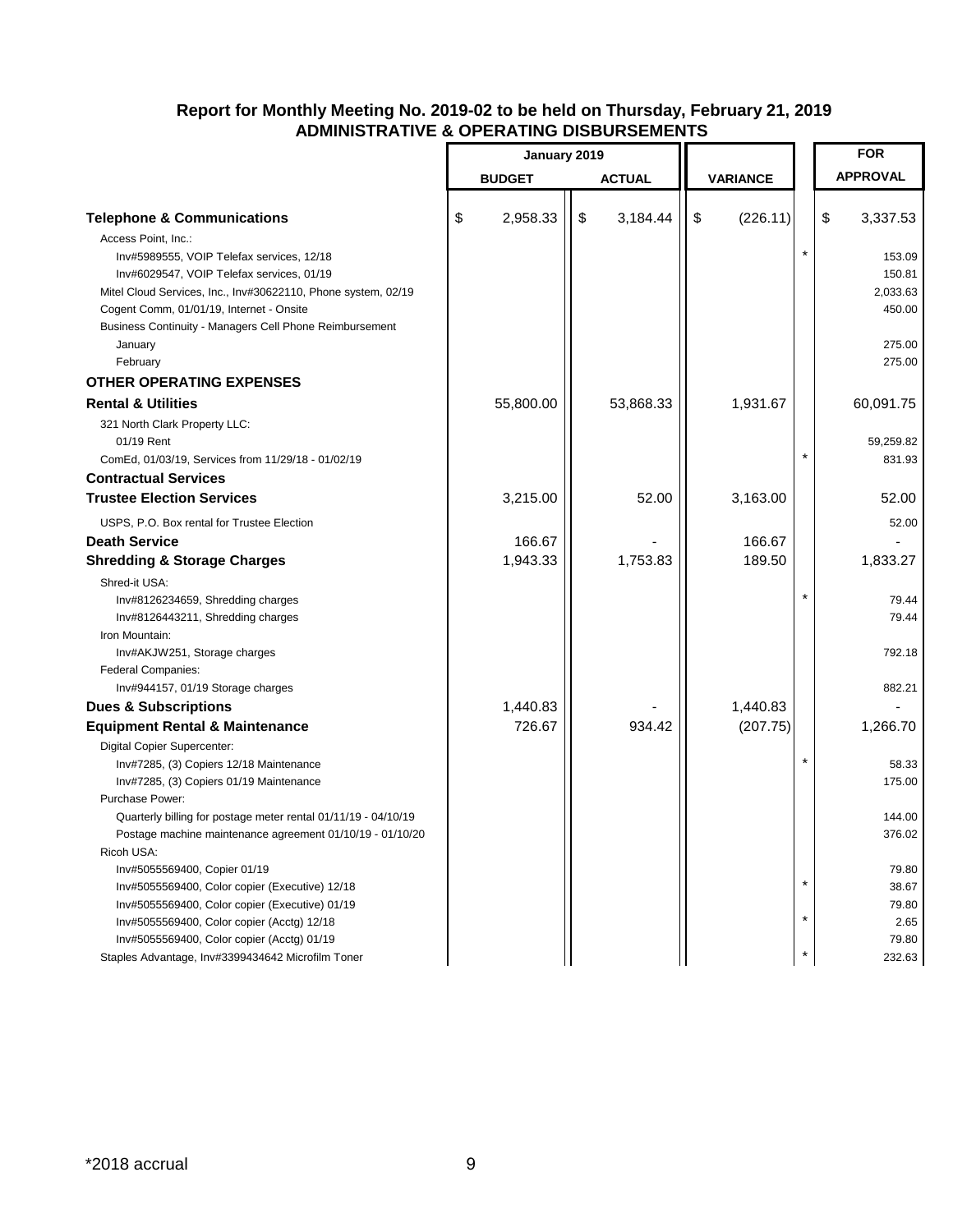|                                                                         | January 2019 |               |    |               | <b>FOR</b>      |         |    |                 |
|-------------------------------------------------------------------------|--------------|---------------|----|---------------|-----------------|---------|----|-----------------|
|                                                                         |              | <b>BUDGET</b> |    | <b>ACTUAL</b> | <b>VARIANCE</b> |         |    | <b>APPROVAL</b> |
|                                                                         |              |               |    |               |                 |         |    |                 |
| <b>Repairs &amp; Maintenance Office</b>                                 | \$           | 275.00        | \$ | 55.00         | \$<br>220.00    |         | \$ | 55.00           |
| 321 North Clark Property LLC:                                           |              |               |    |               |                 |         |    |                 |
| Inv - January - Service 01/07/19                                        |              |               |    |               |                 |         |    | 55.00           |
| <b>Insurance-Fiduciary, Fidelity Bond, Property, Employmt Practices</b> |              | 19,416.67     |    | 14,072.17     | 5,344.50        |         |    | 14,072.17       |
| Mesirow Insurance Services, Inc.:                                       |              |               |    |               |                 |         |    |                 |
| 01/22/19, Inv#796990, Second yr installment of Annual Premium           |              |               |    |               |                 |         |    |                 |
| Period 02/21/18 - 02/21/21 - #CCP000684308                              |              |               |    |               |                 |         |    |                 |
| Government Crime Bond 2nd Year Installment                              |              |               |    |               |                 |         |    | 4,101.00        |
| 01/14/19, Inv#999674, Premium Cyber Liability                           |              |               |    |               |                 |         |    |                 |
| Period 03/01/19 - 09/01/19, 1st Installment - #W1DE3080301              |              |               |    |               |                 |         |    | 9,971.17        |
| <b>Travel Expenses - Conferences &amp; Others</b>                       |              | 1,000.00      |    | 500.00        | 500.00          |         |    | 1,964.43        |
| City Club of Chicago:                                                   |              |               |    |               |                 |         |    |                 |
| Registration for the following to attend the Public Affairs             |              |               |    |               |                 |         |    |                 |
| Forum on 01/28/19:                                                      |              |               |    |               |                 |         |    |                 |
| Mary Pat Burns                                                          |              |               |    |               |                 |         |    | 50.00           |
| Guest of MEABF                                                          |              |               |    |               |                 |         |    | 50.00           |
| Donna Hansen                                                            |              |               |    |               |                 |         |    | 50.00           |
| Jeffrey Johnson                                                         |              |               |    |               |                 |         |    | 50.00           |
| Erin Keane                                                              |              |               |    |               |                 |         |    | 50.00           |
| <b>Thomas McMahon</b>                                                   |              |               |    |               |                 |         |    | 50.00           |
| James E Mohler                                                          |              |               |    |               |                 |         |    | 50.00           |
| Stacey M Ruffolo                                                        |              |               |    |               |                 |         |    | 50.00           |
| Verna Thompson                                                          |              |               |    |               |                 |         |    | 50.00           |
| Steve Yoon                                                              |              |               |    |               |                 |         |    | 50.00           |
| Jeffrey Johnson:                                                        |              |               |    |               |                 |         |    |                 |
| The following expenses to attend the Public Fund's Summit on            |              |               |    |               |                 |         |    |                 |
| 01/08/19 - 01/11/19 held in Scottsdale, AZ.                             |              |               |    |               |                 |         |    |                 |
| Lodging                                                                 |              |               |    |               |                 |         |    | 1,083.03        |
| Airfare                                                                 |              |               |    |               |                 |         |    | 291.40          |
| Advance for meals @ \$45 per day to attend the NCPERS Conf              |              |               |    |               |                 |         |    |                 |
| on 01/27/19 - 01/29/19 held in Washington, DC.                          |              |               |    |               |                 |         |    | 90.00           |
| <b>Office &amp; Computer Expenses</b>                                   |              | 7,457.58      |    | 925.00        | 6,532.58        |         |    | 10,183.29       |
| <b>Office Supplies</b>                                                  |              |               |    |               |                 |         |    |                 |
| Staples Advantage:                                                      |              |               |    |               |                 |         |    |                 |
| 12/22/18, Inv#3399996507, Office Supplies                               |              |               |    |               |                 |         |    | 368.12          |
| 12/22/18, Inv#3399996509, Office Supplies                               |              |               |    |               |                 | $\star$ |    | 94.05           |
| 12/22/18, Inv#3399996507, Other Office Supplies                         |              |               |    |               |                 | $\star$ |    | 11.99           |
| 12/29/18, Credit#3400368501, Other Office Supplies                      |              |               |    |               |                 | $\star$ |    | (11.99)         |
| 01/05/19, Inv#3401300952, Other Office Supplies                         |              |               |    |               |                 | $\star$ |    | 11.99           |
| First Choice, 12/28/18, Inv#494741, Lunchroom supplies                  |              |               |    |               |                 | $\star$ |    | 55.56           |
| Digital Copier Supercenter:                                             |              |               |    |               |                 |         |    |                 |
| Balance due re: (2) Canon Copiers                                       |              |               |    |               |                 |         |    | 4,562.50        |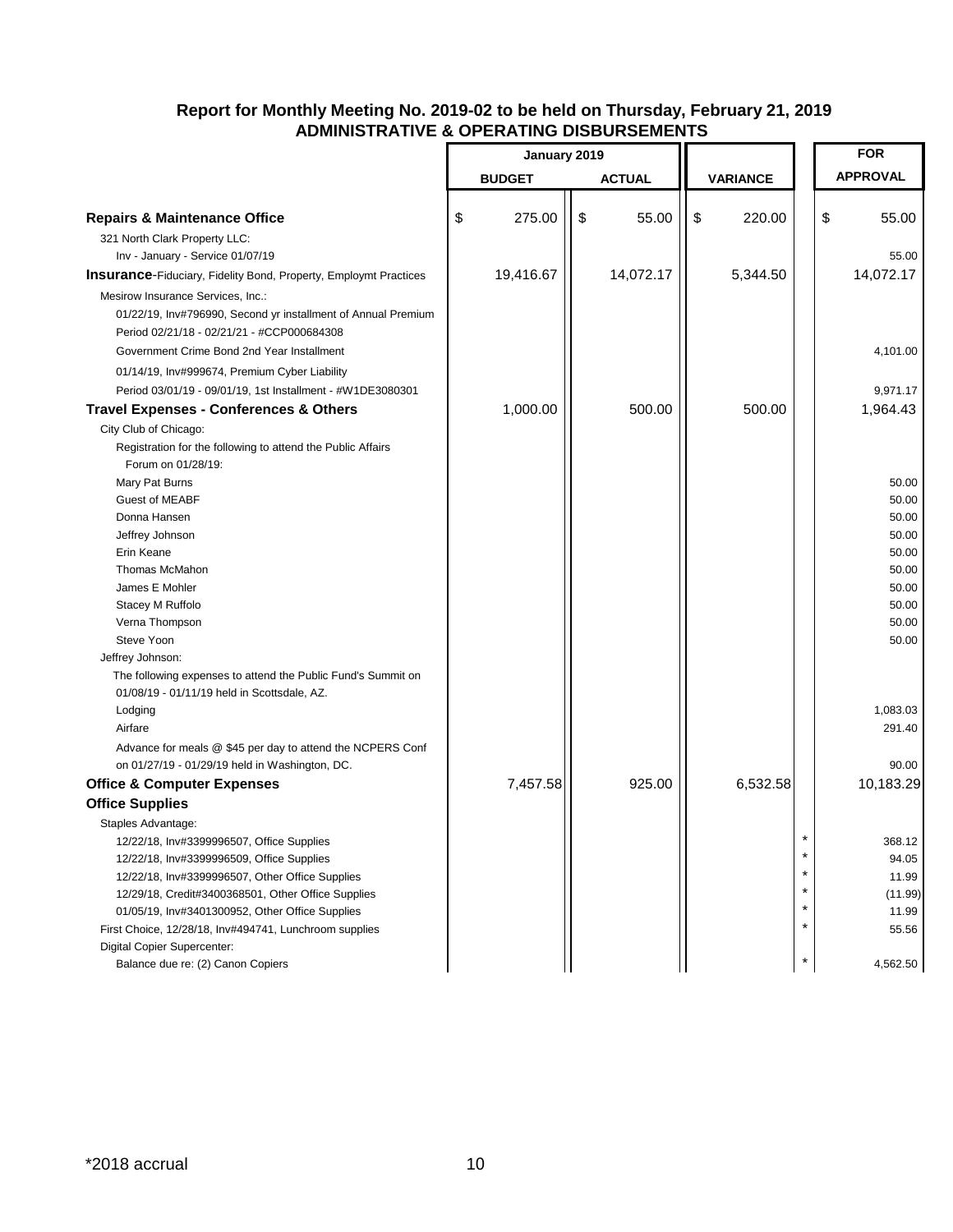|                                                                            | January 2019  |                |                      |    | <b>FOR</b>      |
|----------------------------------------------------------------------------|---------------|----------------|----------------------|----|-----------------|
|                                                                            | <b>BUDGET</b> | <b>ACTUAL</b>  | <b>VARIANCE</b>      |    | <b>APPROVAL</b> |
| <b>Computer/Technical Expense</b>                                          |               |                |                      |    |                 |
| Midwest MEP, Inc., HVAC Service contract (Server Room)                     |               |                |                      |    | 925.00          |
| Liquid Web, 12/18 Charge re: secure website hosting                        |               |                |                      |    | 72.00           |
| CMD Consulting Solutions, LLC:                                             |               |                |                      |    |                 |
| 11/01/18, Inv#1300, Cloud retention service, 10/18                         |               |                |                      |    | 749.00          |
| 12/01/18, Inv#1315, Cloud retention service, 11/18                         |               |                |                      |    | 749.00          |
| 11/01/18, Inv#1300, Cloud remote monitoring, 10/18                         |               |                |                      |    | 150.00          |
| 12/01/18, Inv#1315, Cloud remote monitoring, 11/18                         |               |                |                      |    | 150.00          |
| B&H Photo-Video, Inv#152162393, Ricoh Printer                              |               |                |                      |    | 2,056.07        |
| <b>CMD Consulting Solutions, LLC:</b>                                      |               |                |                      |    |                 |
| 11/01/18, Inv#1300, Firewall monthly subscription, 10/18                   |               |                |                      |    | 120.00          |
| 12/01/18, Inv#1315, Firewall monthly subscription, 11/18                   |               |                |                      |    | 120.00          |
| <b>Miscellaneous Expense</b>                                               | 590.00<br>\$  | \$<br>(431.00) | $\sqrt{3}$<br>159.00 | \$ | (214.65)        |
| 01/19, Qildro, Subpoena & Other:                                           |               |                |                      |    | (431.00)        |
| CVS, Boardroom supplies                                                    |               |                |                      |    | 12.88           |
| Strack & Van Til, Boardroom supplies                                       |               |                |                      |    | 61.11           |
| Target, Boardroom supplies                                                 |               |                |                      |    | 49.74           |
| Walmart, Boardroom supplies                                                |               |                |                      |    | 35.45           |
| Sandra Shelby, 2018 - 1099 Tax Forms                                       |               |                |                      |    | 47.18           |
| iTunes, Cloud storage used for iPads during board meetings                 |               |                |                      |    | 9.99            |
| <b>Reserve for Contingencies</b>                                           | 1,666.67      |                | 1,666.67             |    |                 |
| <b>TOTAL ADMINISTRATIVE OPERATING EXPENSES</b>                             |               |                |                      |    |                 |
| BEFORE SPECIAL PROJECTS AND INVESTMENTS                                    | 604,810.08    | 557,747.77     | 46,200.31            |    | 624,280.65      |
| <b>SPECIAL PROJECTS</b>                                                    |               |                |                      |    |                 |
| <b>Information Systems</b>                                                 |               |                |                      |    |                 |
| Consulting: Website Redesign                                               | 1,000.00      |                | 1,000.00             |    |                 |
| Document Mgmt. System: Insite                                              | 2,083.33      |                | 2,083.33             |    |                 |
| Development Costs: PBS                                                     |               |                |                      |    |                 |
| PBS Maintenance & System Enhancement                                       | 20,833.33     |                | 20,833.33            |    | 17,500.00       |
| Novitas Business & Technology:                                             |               |                |                      |    |                 |
| Inv#3328, PBS Support & Maintenance, 01/19                                 |               |                |                      |    | 17,500.00       |
| Internal Backup Systems                                                    | 4,166.67      |                | 4,166.67             |    |                 |
| <b>TOTAL ADMINISTRATIVE OPERATING EXPENSES</b><br><b>BEFORE INVESTMENT</b> | 632,893.42    | 557,747.77     | 74,283.65            |    | 641,780.65      |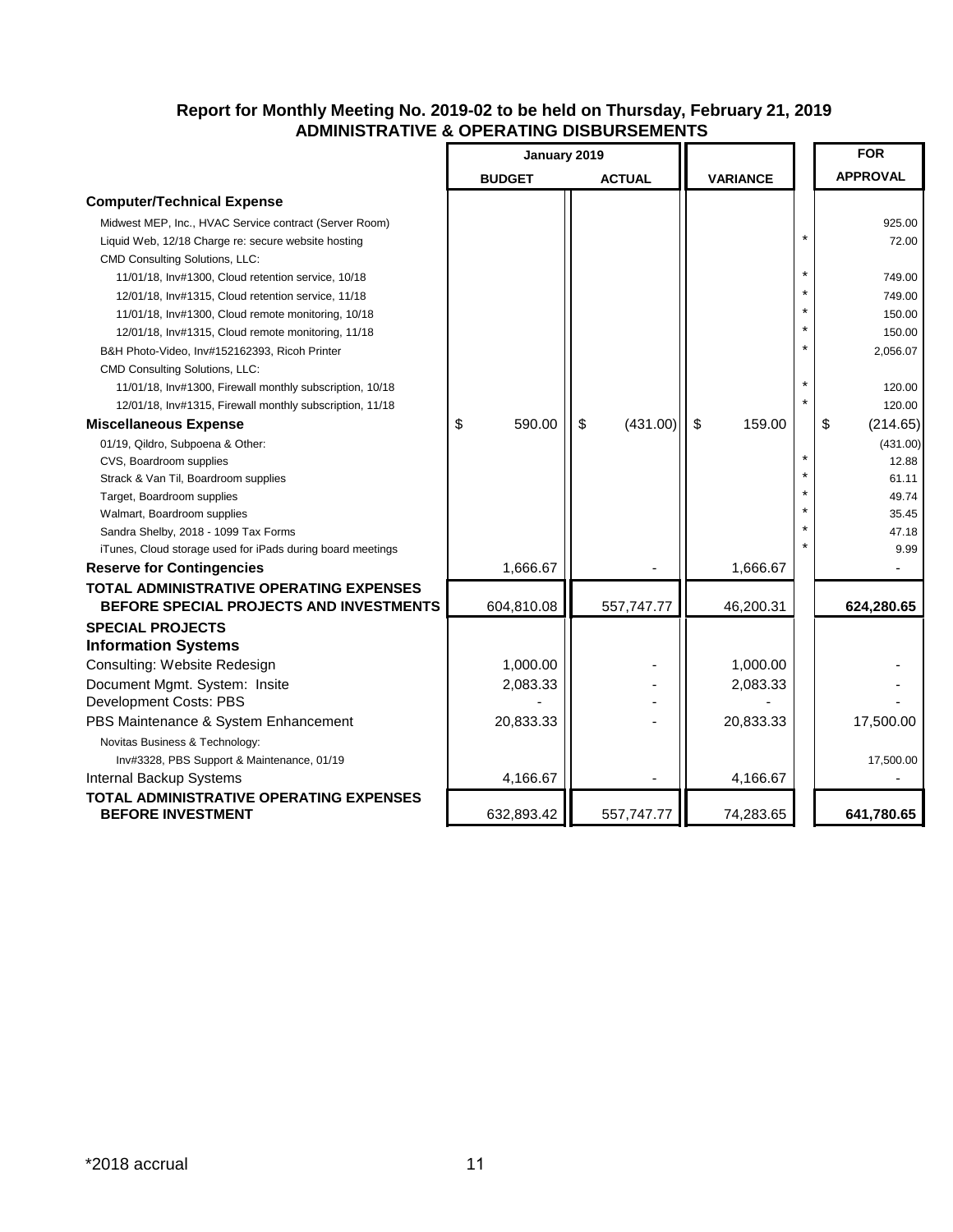### **MUNICIPAL EMPLOYEES' ANNUITY AND BENEFIT FUND OF CHICAGO Report for Monthly Meeting No. 2019-02 to be held on Thursday, February 21, 2019 ADMINISTRATIVE & OPERATING DISBURSEMENTS**

|                                                                                                                         | 2018           |                |                 | <b>FOR</b>              |
|-------------------------------------------------------------------------------------------------------------------------|----------------|----------------|-----------------|-------------------------|
|                                                                                                                         | <b>BUDGET</b>  | <b>ACTUAL</b>  | <b>VARIANCE</b> | <b>APPROVAL</b>         |
| <b>INVESTMENT EXPENSES</b><br><b>Investment Management Fees</b>                                                         | \$8,340,900.00 | \$6,119,370.64 | \$2,221,529.36  | \$1,671,307.21          |
| Ariel Investments, LLC, Service period 10/01/18 - 12/31/18                                                              |                |                |                 | 97,049.44               |
| Attucks Asset Managment, Service period 10/01/18 - 12/31/2018                                                           |                |                |                 | 207,139.30              |
| Garcia Hamilton & Associates, Service period 10/01/18 - 12/31/18                                                        |                |                |                 | 32,467.82               |
| Great Lakes Advisors, Inc., Service period 10/01/18 - 12/31/18                                                          |                |                |                 | 52,389.11               |
| Kayne Anderson Rudnick Investment Mgmt:<br>Service period 10/01/18 - 12/31/18                                           |                |                |                 | 76,401.92               |
| LM Capital Group, LLC, Service period 10/01/18 - 12/31/18                                                               |                |                |                 | 68,643.15               |
| LSV Asset Mgmt, Service period 10/01/18 - 12/31/18                                                                      |                |                |                 | 138,688.00              |
| MacKay Shields LLC:<br>TNT #2640410 Service period 10/01/18 - 12/31/18<br>TNT #CMU05 Service period 10/01/18 - 12/31/18 |                |                |                 | 125,827.79<br>91,064.73 |
| National Investment Services, Service per 10/01/18 - 12/31/2018                                                         |                |                |                 | 31,191.00               |
| Northern Trust Company, Services for the quarter ending 12/31/18<br>CMU12<br>CMU13                                      |                |                |                 | 11,415.97<br>20,640.75  |
| RhumbLine Advisers:<br>LCC, Service period 10/01/18 - 12/31/18<br>MCG SP4, Service period 10/01/18 - 12/31/18           |                |                |                 | 17,191.00<br>4,963.00   |
| Segall Bryant & Hamill, Service period 10/01/18 - 12/31/18<br>International Small Cap                                   |                |                |                 | 130,138.52              |
| Symphony Asset Mgmt, LLC, Service period 10/01/18 - 12/31/18                                                            |                |                |                 | 181,328.99              |
| Walter Scott & Partners, Service period 10/01/18 - 12/31/18                                                             |                |                |                 | 147,508.69              |
| William Blair, Service period 10/01/18 - 12/31/18 - CMU08                                                               |                |                |                 | 237,258.03              |
| <b>Custodial Management</b>                                                                                             | 485,000.00     | 356,109.70     | 128,890.30      |                         |
| <b>Investment Advisory Services</b>                                                                                     | 290,000.00     | 290,000.00     |                 |                         |
| <b>Investment Legal Services</b>                                                                                        | 30,000.00      | 59.10          | 29,940.90       |                         |
| <b>TOTAL INVESTMENT EXPENSES</b>                                                                                        | 9,145,900.00   | 6,765,539.44   | 2,380,360.56    | \$1,671,307.21          |

**TOTAL ADMINISTRATIVE OPERATING AND INVESTMENT EXPENSES \$ 2,313,087.86**

Trustee Johnson moved to approve disbursements as reflected above, to persons or firms in the amounts shown opposite their respective names.Second by Trustee Keane.

Carreid: Ayes - Trustee Johnson, Trustee Keane and Trustee McMahon. Nays-None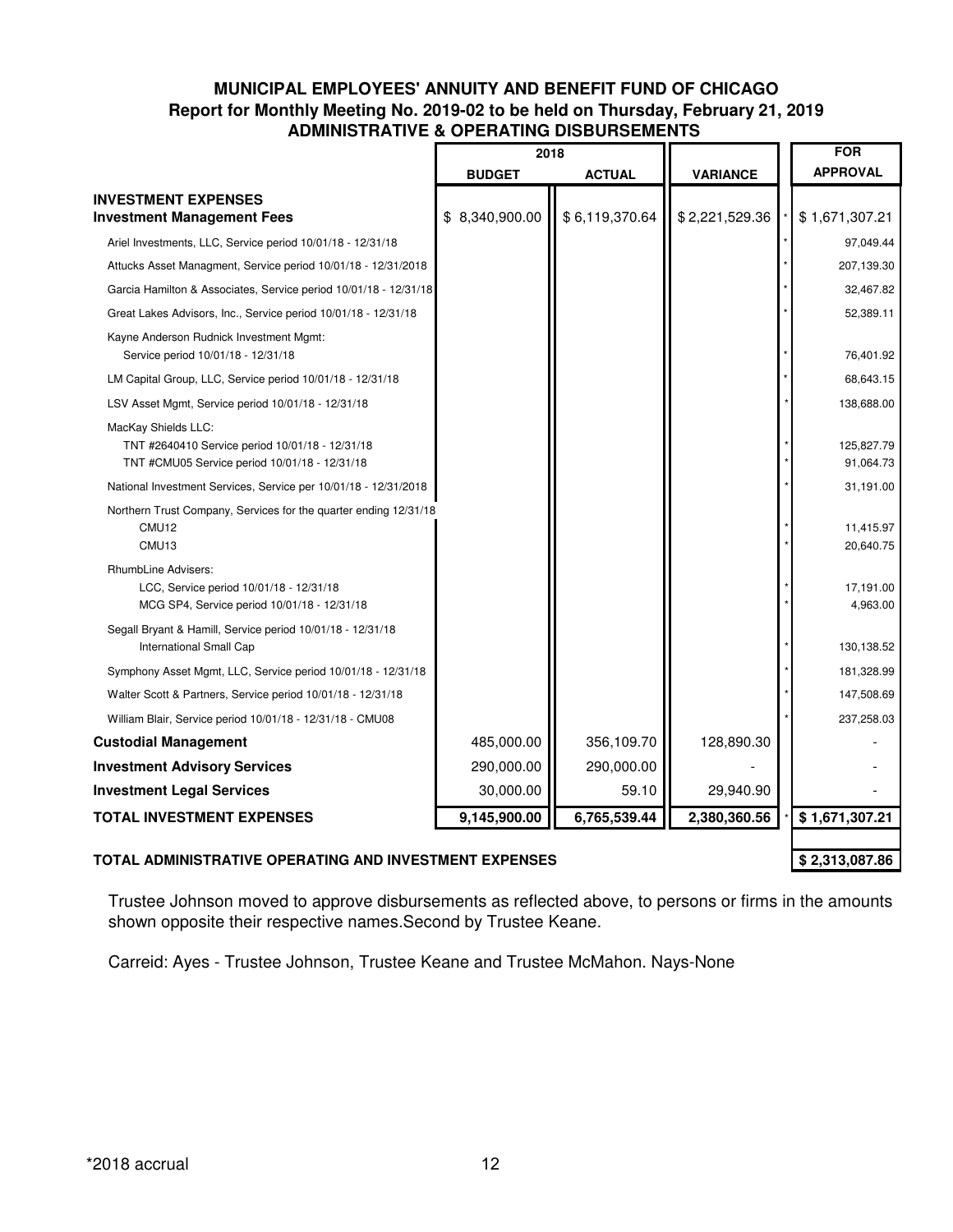Report of Monthly Meeting No. 2019-02 held on Thursday, February 21, 2019

Resolved, that each of the following named members of the Fund be granted an annuity of the amount stated, and to continue for life, unless otherwise stated in the notes, provided that separation from the service of the City of Chicago shall have become effective as of such date:

## **EMPLOYEE ANNUITIES**

| <b>Name</b><br>ADAM, ELIZABETH<br>ALONZO, PHILIP H                                                                                                                                                                     | Dept - Title<br>ADMIN HEARNG - PROJECT COORD<br><b>AVIATION - CUST WKR</b>                                                                                                                                                                                                           | <b>Eff Date</b><br>01/20/2019 | <b>Employee</b><br>\$3,650.14                                                                                                                                                                                                                   | <b>Spouse</b> | <b>Notes</b> |
|------------------------------------------------------------------------------------------------------------------------------------------------------------------------------------------------------------------------|--------------------------------------------------------------------------------------------------------------------------------------------------------------------------------------------------------------------------------------------------------------------------------------|-------------------------------|-------------------------------------------------------------------------------------------------------------------------------------------------------------------------------------------------------------------------------------------------|---------------|--------------|
|                                                                                                                                                                                                                        |                                                                                                                                                                                                                                                                                      |                               |                                                                                                                                                                                                                                                 |               |              |
|                                                                                                                                                                                                                        |                                                                                                                                                                                                                                                                                      |                               |                                                                                                                                                                                                                                                 | \$1,396.18    |              |
|                                                                                                                                                                                                                        |                                                                                                                                                                                                                                                                                      | 01/01/2019                    | \$2,533.80                                                                                                                                                                                                                                      | N/A           |              |
| <b>BAKER, LAWRENCE A</b>                                                                                                                                                                                               | <b>BE - CUST WKR</b>                                                                                                                                                                                                                                                                 | 12/27/2018                    | \$425.01                                                                                                                                                                                                                                        | \$410.83      | S            |
| <b>BROWN, SHADRICK P</b>                                                                                                                                                                                               | <b>BE - FACTOR CUST WKR</b>                                                                                                                                                                                                                                                          | 01/11/2019                    | \$3,383.81                                                                                                                                                                                                                                      | \$1,691.90    |              |
| <b>BROWN, SHIRLEY</b>                                                                                                                                                                                                  | <b>BE - TEACHER ASST</b>                                                                                                                                                                                                                                                             | 12/22/2018                    | \$1,951.98                                                                                                                                                                                                                                      | \$1,062.60    |              |
| BRUNO OTERO, NEREIDA                                                                                                                                                                                                   | HEALTH - PUB HEALTH NURSE III                                                                                                                                                                                                                                                        | 12/11/2018                    | \$5,888.79                                                                                                                                                                                                                                      | N/A           |              |
| COLLINS, SANDRA C                                                                                                                                                                                                      | FINANCE - ADMIN SUPV                                                                                                                                                                                                                                                                 | 01/01/2019                    | \$5,128.50                                                                                                                                                                                                                                      | N/A           |              |
| COLON, PEDRO L                                                                                                                                                                                                         | WATER - MTD                                                                                                                                                                                                                                                                          | 01/30/2019                    | \$4,136.63                                                                                                                                                                                                                                      | \$2,437.96    |              |
| COOKE, KEVIN V                                                                                                                                                                                                         | <b>BE - ENG CLASS III</b>                                                                                                                                                                                                                                                            | 01/27/2019                    | \$5,196.42                                                                                                                                                                                                                                      | \$2,598.21    |              |
| CRESPO, BILLY                                                                                                                                                                                                          | WATER - MTD                                                                                                                                                                                                                                                                          | 01/10/2019                    | \$3,872.94                                                                                                                                                                                                                                      | \$2,417.63    |              |
| CUTLER, ALAN J                                                                                                                                                                                                         | <b>BE - EOCO INVESTIGATOR</b>                                                                                                                                                                                                                                                        | 01/01/2019                    | \$1,674.49                                                                                                                                                                                                                                      | \$1,070.84    |              |
| CZAJKOWSKI, THADDEUS J BE - SCH CLERK                                                                                                                                                                                  |                                                                                                                                                                                                                                                                                      | 05/11/2015                    | \$315.39                                                                                                                                                                                                                                        | \$371.46      | S            |
| DAVIDSON, MARY A                                                                                                                                                                                                       | HEALTH - OT II                                                                                                                                                                                                                                                                       | 11/01/2018                    | \$531.73                                                                                                                                                                                                                                        | \$265.86      | $\mathsf{R}$ |
| DAVIS, STEVEN D                                                                                                                                                                                                        | WATER - OPER ENG GROUP C                                                                                                                                                                                                                                                             | 09/12/2018                    | \$1,731.10                                                                                                                                                                                                                                      | \$789.81      | R            |
| DOSTAL, ROBERT                                                                                                                                                                                                         | <b>BE - CLERK</b>                                                                                                                                                                                                                                                                    | 11/01/2018                    | \$1,020.26                                                                                                                                                                                                                                      | N/A           | $\mathsf{R}$ |
| <b>GARCIA, JESUS G</b>                                                                                                                                                                                                 | CITY COUNCIL - ALDERMAN                                                                                                                                                                                                                                                              | 12/01/2018                    | \$1,529.99                                                                                                                                                                                                                                      | \$861.35      | R            |
| GASPAR, CARMEN V                                                                                                                                                                                                       | <b>BE - TEACHER ASST</b>                                                                                                                                                                                                                                                             | 12/22/2018                    | \$2,817.46                                                                                                                                                                                                                                      | \$1,892.70    |              |
| JACKSON, GINA E                                                                                                                                                                                                        | <b>BE - SCH BUS AIDE</b>                                                                                                                                                                                                                                                             | 01/09/2019                    | \$850.00                                                                                                                                                                                                                                        | N/A           |              |
| JOHNSON, ANNIE R                                                                                                                                                                                                       | OEMC - CROSSING GUARD                                                                                                                                                                                                                                                                | 12/22/2018                    | \$850.00                                                                                                                                                                                                                                        | N/A           |              |
| KOZICKI, MARY B                                                                                                                                                                                                        | CITY COUNCIL - ASST TO THE<br><b>ALDERMAN</b>                                                                                                                                                                                                                                        | 11/01/2018                    | \$3,296.72                                                                                                                                                                                                                                      | N/A           | R.           |
| MAREK, SUSAN H                                                                                                                                                                                                         | <b>BE - SR BUDGET MGR</b>                                                                                                                                                                                                                                                            | 12/15/2018                    | \$6,186.82                                                                                                                                                                                                                                      | \$4,233.75    |              |
| MC NEAL, GEORGIA                                                                                                                                                                                                       | OEMC - TRAFFIC CTRL AIDE                                                                                                                                                                                                                                                             | 12/01/2018                    | \$2,140.94                                                                                                                                                                                                                                      | \$1,813.12    |              |
| MONTEJANO, LOURDES G                                                                                                                                                                                                   | <b>BE - TEACHER ASST</b>                                                                                                                                                                                                                                                             | 01/01/2019                    | \$2,769.32                                                                                                                                                                                                                                      | N/A           |              |
| MORALES, MARIA L                                                                                                                                                                                                       | <b>BE - TEACHER ASST</b>                                                                                                                                                                                                                                                             | 09/01/2018                    | \$2,131.57                                                                                                                                                                                                                                      | N/A           |              |
| O BANNON TATE, JANICE M POLICE - CLERK III                                                                                                                                                                             |                                                                                                                                                                                                                                                                                      | 01/16/2019                    | \$2,188.97                                                                                                                                                                                                                                      | N/A           |              |
| O BRIEN, PATRICIA A                                                                                                                                                                                                    | CITY COUNCIL - ASST TO THE                                                                                                                                                                                                                                                           | 12/01/2018                    | \$2,144.35                                                                                                                                                                                                                                      | \$1,072.18    | R            |
|                                                                                                                                                                                                                        | ALDERMAN                                                                                                                                                                                                                                                                             |                               |                                                                                                                                                                                                                                                 |               |              |
| PEREZ, PAMELA                                                                                                                                                                                                          | <b>BE - LUNCHRM MGR</b>                                                                                                                                                                                                                                                              | 12/22/2018                    | \$2,194.51                                                                                                                                                                                                                                      | \$1,091.77    |              |
| PETERSON, TERRY                                                                                                                                                                                                        | FINANCE - EXECUTIVE DIR                                                                                                                                                                                                                                                              | 01/26/2019                    | \$5,510.99                                                                                                                                                                                                                                      | \$3,056.84    |              |
| PLAXICO, FRANCIS                                                                                                                                                                                                       | <b>BE - TEACHER ASST</b>                                                                                                                                                                                                                                                             | 01/01/2019                    | \$1,524.90                                                                                                                                                                                                                                      | \$800.00      |              |
| RICHARDSON, EARLENE                                                                                                                                                                                                    | STS & SAN - SAN LABORER                                                                                                                                                                                                                                                              | 01/01/2019                    | \$3,279.87                                                                                                                                                                                                                                      | N/A           |              |
| RIVERA, ANDRES H                                                                                                                                                                                                       | <b>BE - SECURITY AIDE</b>                                                                                                                                                                                                                                                            | 09/01/2012                    | \$1,695.71                                                                                                                                                                                                                                      | N/A           |              |
| <b>ROARTY, DENISK</b>                                                                                                                                                                                                  | <b>BE - PROG COORD</b>                                                                                                                                                                                                                                                               | 03/01/2018                    | \$847.35                                                                                                                                                                                                                                        | \$595.50      | R            |
| ROSS, DONALD                                                                                                                                                                                                           | <b>BE - CUST WKR</b>                                                                                                                                                                                                                                                                 | 01/02/2019                    | \$1,123.41                                                                                                                                                                                                                                      | N/A           |              |
| SCOTT, GEORGE F                                                                                                                                                                                                        | BE - END USER SUPPORT SPECIALIST 06/23/2015                                                                                                                                                                                                                                          |                               | \$293.41                                                                                                                                                                                                                                        | \$211.60      | S            |
| SMITH, PRESTON L                                                                                                                                                                                                       | STS & SAN - POOL MTD                                                                                                                                                                                                                                                                 | 01/01/2019                    | \$1,618.30                                                                                                                                                                                                                                      | \$809.15      |              |
| SOTO, LUZ M                                                                                                                                                                                                            | <b>BE - LUNCHRM MGR</b>                                                                                                                                                                                                                                                              | 01/05/2019                    | \$1,898.98                                                                                                                                                                                                                                      | \$949.49      |              |
| Less than 60 years of age<br>A<br>В<br>Reversionary<br>С<br>Calculated upon death of Employee<br>СX<br><b>Credit Expires</b><br>D<br>Death<br>DU<br>Duty Disability<br>Discharged<br>DIS<br>EID<br>Errors in Deduction | F<br>Female: No Post 9/74 Spouse Contributions<br><b>MED</b> Updated Medical Records<br><b>Maximum Medical Update</b><br>MMI<br>See Notes in File<br>N<br>Note for Mercy Works Update<br>NTE<br><b>Ordinary Disability</b><br>OR.<br><b>Reciprocal Annuity</b><br>R.<br>RES Resigned | S<br>T.<br>W<br>X             | REL Released to Return to Work<br>RW Returned to Work<br>Less than 10 years of Service<br>SPE Specialist Doctor Visit<br><b>Term Annuity</b><br>Withdraw/Waiting to apply<br>WC Workmens' Compensation<br>Married @ Res, Not Married @ Eff Date |               |              |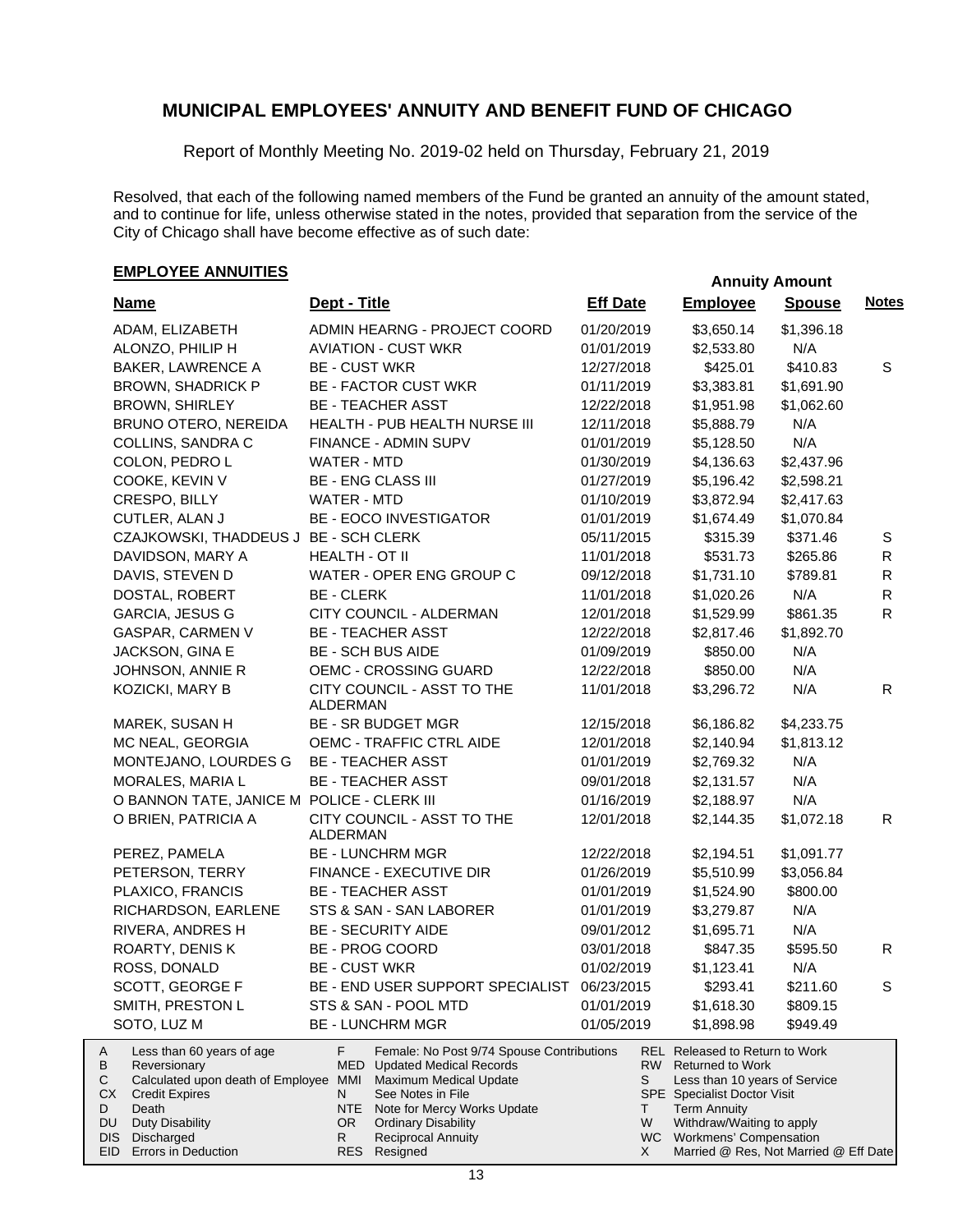Report of Monthly Meeting No. 2019-02 held on Thursday, February 21, 2019

Resolved, that each of the following named members of the Fund be granted an annuity of the amount stated, and to continue for life, unless otherwise stated in the notes, provided that separation from the service of the City of Chicago shall have become effective as of such date:

# **EMPLOYEE ANNUITIES**<br> **EMPLOYEE ANNUITIES**

| <b>Name</b>                     | Dept - Title                               | <b>Eff Date</b> | <b>Employee</b> | <b>Spouse</b> | <b>Notes</b> |
|---------------------------------|--------------------------------------------|-----------------|-----------------|---------------|--------------|
| SZCZEPANSKI, GLENN S            | <b>BE - ENG CLASS III</b>                  | 08/02/2018      | \$4,145,40      | N/A           |              |
| VANARIA. DEBORAH A              | <b>OEMC - CROSSING GUARD</b>               | 01/01/2019      | \$850.00        | \$717.62      |              |
| VAZQUEZ DIAZ, ANTONIA           | <b>BE - TEACHER ASST</b>                   | 11/26/2018      | \$1,057.67      | \$528.84      | R            |
| VELAZQUEZ, ADELINA              | BE - COOK III                              | 01/01/2019      | \$930.48        | \$800.00      |              |
| VIDAL HALLETT, CARMEN           | PLANNING & DEV - COORD PLANNER             | 01/25/2019      | \$2,352,28      | \$1,340.32    |              |
| <b>WASHINGTON, DIANE</b>        | <b>BE - SCH CLERK</b>                      | 11/30/2018      | \$1.761.15      | N/A           |              |
| WILLIAMS, LARRY                 | STS & SAN - GEN FOREMAN OF<br><b>DUMPS</b> | 12/01/2018      | \$2,129.43      | N/A           | R            |
| WISNIOWICZ, LOUISE M            | <b>BE - SCH CLERK ASST</b>                 | 01/05/2019      | \$3,492.72      | \$2.127.93    |              |
| YANEZ, SILVIA                   | BE - LRA                                   | 02/16/2017      | \$850.00        | \$734.26      |              |
| ZAFIRIS, CHRISANTHI             | BE - LRA                                   | 01/01/2019      | \$850.00        | N/A           |              |
| <b>Total Employee Annuities</b> | 46 Case(s)                                 |                 | \$106,753.69    |               |              |

|    | Less than 60 years of age                                    |     | Female: No Post 9/74 Spouse Contributions |    | REL Released to Return to Work        |
|----|--------------------------------------------------------------|-----|-------------------------------------------|----|---------------------------------------|
| в  | Reversionary                                                 |     | MED Updated Medical Records               |    | RW Returned to Work                   |
| C. | Calculated upon death of Employee MMI Maximum Medical Update |     |                                           | S. | Less than 10 years of Service         |
| СX | <b>Credit Expires</b>                                        | N   | See Notes in File                         |    | <b>SPE</b> Specialist Doctor Visit    |
|    | Death                                                        |     | NTE Note for Mercy Works Update           |    | <b>Term Annuity</b>                   |
| DU | Duty Disability                                              | OR. | <b>Ordinary Disability</b>                | W  | Withdraw/Waiting to apply             |
|    | DIS Discharged                                               | R   | <b>Reciprocal Annuity</b>                 |    | WC Workmens' Compensation             |
|    | EID Errors in Deduction                                      |     | RES Resigned                              |    | Married @ Res, Not Married @ Eff Date |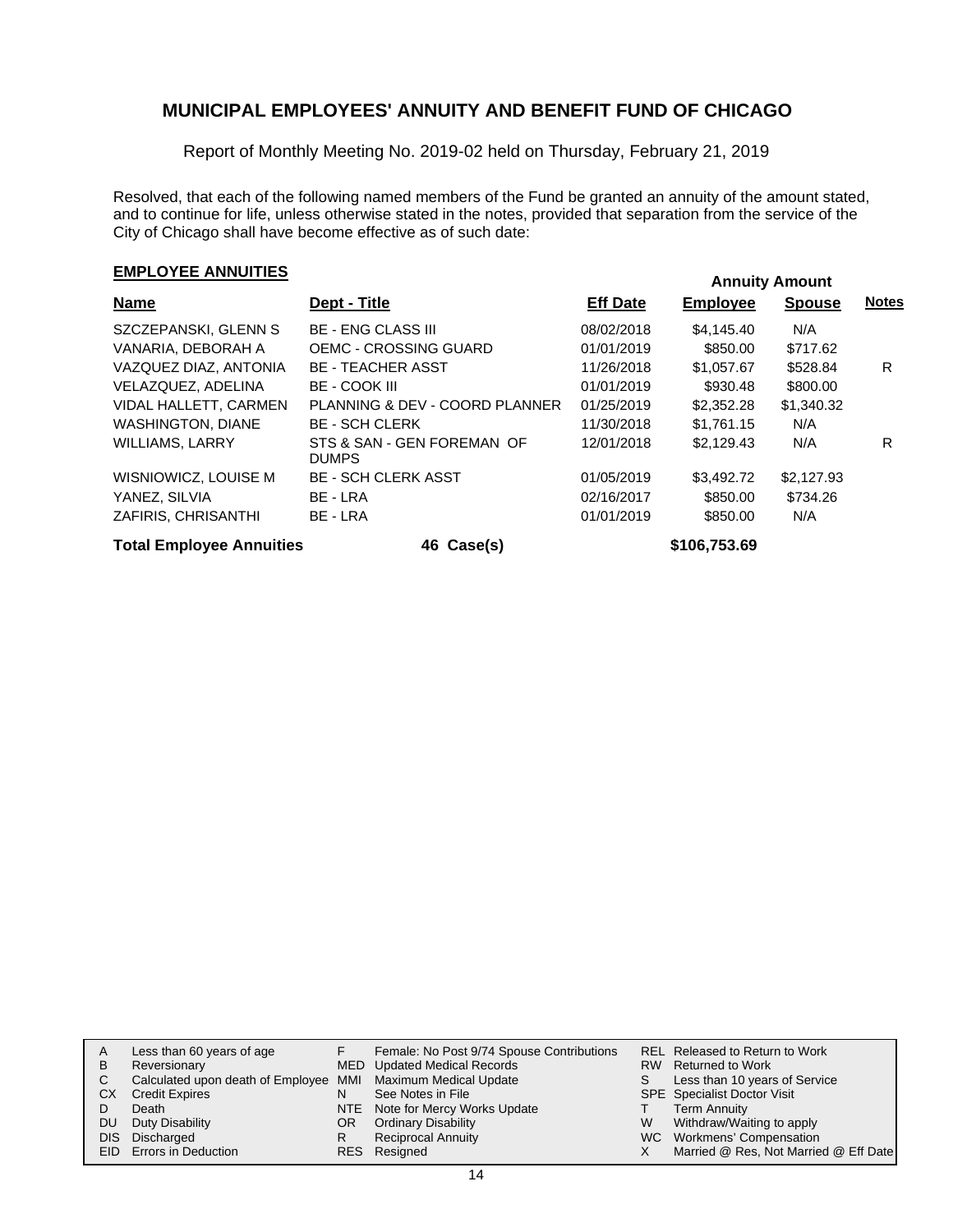Report of Monthly Meeting No. 2019-02 held on Thursday, February 21, 2019

Resolved, that each of the following widows, widowers, minor children, and certain other relatives of former members of the Fund be granted annuities of the amounts stated, and to continue until the expiration date indicated.

### **SPOUSE ANNUITIES**<br> **SPOUSE ANNUITIES**

| <b>Former Employee Name</b>   | Dept - Title                                        | <b>Eff Date</b> | <b>Annuity</b> | <b>Expires</b> | <b>Notes</b> |
|-------------------------------|-----------------------------------------------------|-----------------|----------------|----------------|--------------|
| ARMOUR, ARI                   | <b>BE - SCH SECURITY OFFICER</b>                    | 06/04/2018      | \$128.49       | Death          | A            |
| BAILEY, JOYCE                 | <b>BE - TEACHER ASST</b>                            | 12/11/2018      | \$800.00       | Death          |              |
| <b>BANAS, GREGORY</b>         | STS & SAN - MTD                                     | 11/25/2018      | \$1,163.59     | Death          |              |
| <b>BURNS, LARRY</b>           | CITY COUNCIL - ASST SGT AT ARMS                     | 10/25/2018      | \$2,817.48     | Death          |              |
| CARTER, SAM                   | STS & SAN - MTD                                     | 01/02/2019      | \$1,500.42     | Death          |              |
| CONWAY, AARON                 | STS & SAN - MTD                                     | 12/26/2018      | \$1,593.52     | Death          |              |
| DUFFY, JAMES                  | POLICE - OPER ENG                                   | 12/03/2018      | \$800.00       | Death          |              |
| FRASER, ALEX                  | CPL - LIBRARIAN IV                                  | 12/23/2018      | \$2,874.87     | Death          |              |
| HERNANDEZ, ANA                | <b>BE - TEACHER ASST</b>                            | 11/20/2018      | \$849.90       | Death          |              |
| <b>IRWIN, RICHARD</b>         | STS & SAN - MTD                                     | 12/24/2018      | \$52.09        | Death          | R.           |
| <b>JACKSON, CARL</b>          | <b>WATER - ASST CHIEF PLUMBING</b><br><b>INSPEC</b> | 12/03/2018      | \$3,986.93     | Death          |              |
| <b>JOHNSTON, KAREN</b>        | <b>BE - TEACHER ASST</b>                            | 01/05/2019      | \$800.00       | Death          |              |
| KENEVAN, EDWARD               | <b>TRANS - BRICKLAYER</b>                           | 12/22/2018      | \$1,925.94     | Death          |              |
| LUAT, ERNESTO                 | HUMAN SERVICE - PROG AUDITOR II                     | 12/11/2018      | \$1,698.93     | Death          |              |
| NICHOLSON, JOHN               | <b>AVIATION - MTD</b>                               | 12/02/2018      | \$1,258.66     | Death          |              |
| OCASIO, ISMAEL                | <b>BE - PORTER</b>                                  | 12/11/2018      | \$800.00       | Death          |              |
| PARKER, HARRISON              | <b>AVIATION - ELEC MECH</b>                         | 12/30/2018      | \$2,858.63     | Death          |              |
| PETTY, RICHARD                | <b>TRANS - COORD PLANNER</b>                        | 12/14/2018      | \$1,581.12     | Death          |              |
| PLATT, HELEN                  | <b>CPL - REMOTE CONTROL OPER</b>                    | 12/26/2017      | \$800.00       | Death          |              |
| PUGLISE, JOHN                 | TRANS - ASPHALT CUTOUT FOREMAN                      | 12/13/2018      | \$2,163.42     | Death          |              |
| ROCKYMORE, ROBERT             | <b>BE - SCH SECURITY OFFICER</b>                    | 11/12/2018      | \$1,206.10     | Death          |              |
| SANCHEZ, JOHN                 | <b>HEALTH - DIR MENTAL HEALTH CTR</b>               | 12/23/2018      | \$2,696.48     | Death          |              |
| SCALERA, JOHN                 | STS & SAN - MTD                                     | 11/04/2018      | \$1,727.86     | Death          |              |
| STEVO, MARIE                  | <b>BE - SCH CLERK</b>                               | 12/26/2018      | \$2,420.96     | Death          |              |
| <b>SWIECH, ROBERT</b>         | <b>WATER - MTD</b>                                  | 12/20/2018      | \$1,590.13     | Death          |              |
| THOMAS, MIANNA                | POLICE - CLERK III                                  | 01/03/2019      | \$1,432.36     | Death          |              |
| WARE, HORACE                  | FLEET - MTD                                         | 04/29/2018      | \$767.59       | Death          | S            |
| <b>Total Spouse Annuities</b> | 27 Case(s)                                          |                 | \$42,295.47    |                |              |

| A    | Less than 60 years of age                                    |    | Female: No Post 9/74 Spouse Contributions |   | REL Released to Return to Work        |
|------|--------------------------------------------------------------|----|-------------------------------------------|---|---------------------------------------|
| В    | Reversionary                                                 |    | MED Updated Medical Records               |   | RW Returned to Work                   |
|      | Calculated upon death of Employee MMI Maximum Medical Update |    |                                           |   | Less than 10 years of Service         |
| СX   | <b>Credit Expires</b>                                        | N  | See Notes in File                         |   | SPE Specialist Doctor Visit           |
|      | Death                                                        |    | NTE Note for Mercy Works Update           |   | <b>Term Annuity</b>                   |
| DU   | Duty Disability                                              | OR | <b>Ordinary Disability</b>                | W | Withdraw/Waiting to apply             |
| DIS. | Discharged                                                   | R  | <b>Reciprocal Annuity</b>                 |   | WC Workmens' Compensation             |
|      | <b>EID</b> Errors in Deduction                               |    | RES Resigned                              |   | Married @ Res, Not Married @ Eff Date |
|      |                                                              |    |                                           |   |                                       |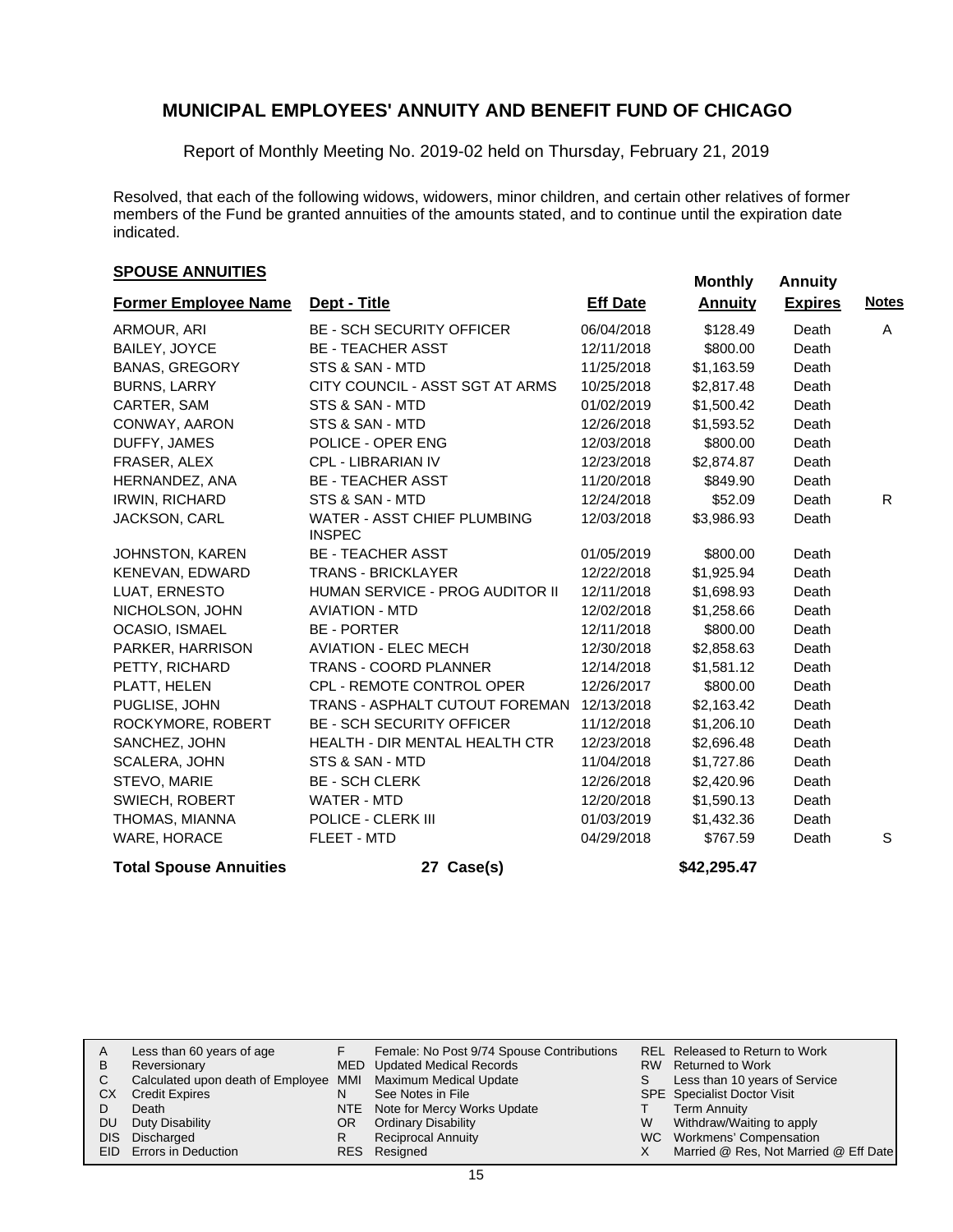Report of Monthly Meeting No. 2019-02 held on Thursday, February 21, 2019

Resolved, that each of the following widows, widowers, minor children, and certain other relatives of former members of the Fund be granted annuities of the amounts stated, and to continue until the expiration date indicated.

# **CHILD(REN) ANNUITIES Monthly** Annuity

| <b>Former Employee Name</b> | <b>Eff Date</b> | Annuitv | <b>Expires</b> | <b>Notes</b> |
|-----------------------------|-----------------|---------|----------------|--------------|
| --------                    |                 |         |                |              |

NONE

| в<br>C.<br>CХ<br>DU | Less than 60 years of age<br>Reversionary<br>Calculated upon death of Employee MMI Maximum Medical Update<br><b>Credit Expires</b><br>Death<br>Duty Disability<br>DIS Discharged<br>EID Errors in Deduction | OR<br>R | Female: No Post 9/74 Spouse Contributions<br>MED Updated Medical Records<br>See Notes in File<br>NTE Note for Mercy Works Update<br><b>Ordinary Disability</b><br><b>Reciprocal Annuity</b><br>RES Resigned | W | REL Released to Return to Work<br>RW Returned to Work<br>Less than 10 years of Service<br>SPE Specialist Doctor Visit<br><b>Term Annuity</b><br>Withdraw/Waiting to apply<br>WC Workmens' Compensation<br>Married @ Res, Not Married @ Eff Date |
|---------------------|-------------------------------------------------------------------------------------------------------------------------------------------------------------------------------------------------------------|---------|-------------------------------------------------------------------------------------------------------------------------------------------------------------------------------------------------------------|---|-------------------------------------------------------------------------------------------------------------------------------------------------------------------------------------------------------------------------------------------------|
|---------------------|-------------------------------------------------------------------------------------------------------------------------------------------------------------------------------------------------------------|---------|-------------------------------------------------------------------------------------------------------------------------------------------------------------------------------------------------------------|---|-------------------------------------------------------------------------------------------------------------------------------------------------------------------------------------------------------------------------------------------------|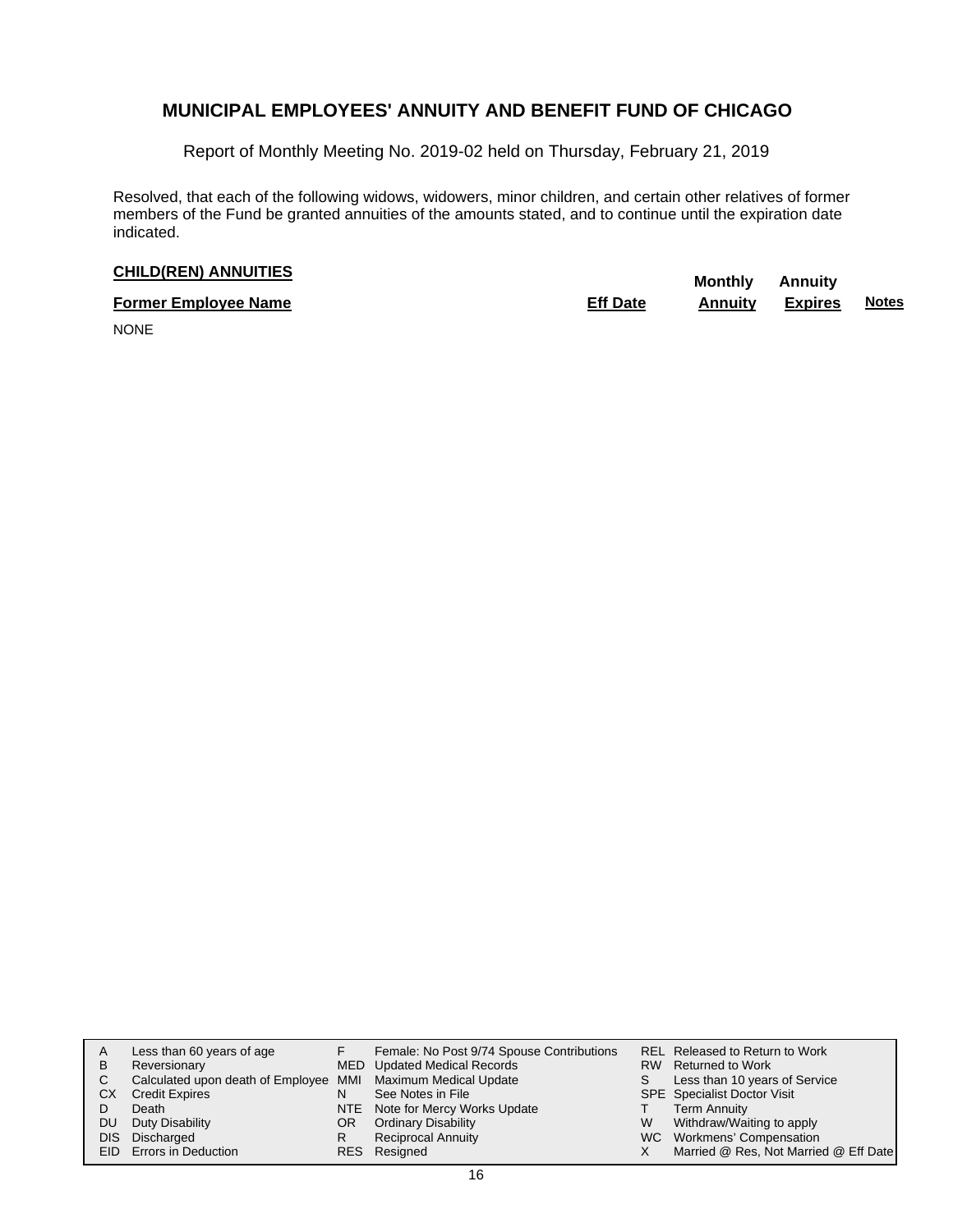Report of Monthly Meeting No. 2019-02 held on Thursday, February 21, 2019

Resolved, that each of the following widows, widowers, minor children, and certain other relatives of former members of the Fund be granted annuities of the amounts stated, and to continue until the expiration date indicated.

| <b>REVERSIONARY ANNUITIES</b>       |           |                 | Monthly  | Annuitv        |              |  |
|-------------------------------------|-----------|-----------------|----------|----------------|--------------|--|
| <b>Former Employee Name</b>         |           | <b>Eff Date</b> | Annuity  | <b>Expires</b> | <u>Notes</u> |  |
| <b>BURNS, LARRY</b>                 |           | 10/25/2018      | \$144.00 | Death          | S            |  |
| CONWAY, AARON                       |           | 12/26/2018      | \$261.00 | Death          | S            |  |
| <b>Total Reversionary Annuities</b> | 2 Case(s) |                 | \$405.00 |                |              |  |

| Α  | Less than 60 years of age                                    |     | Female: No Post 9/74 Spouse Contributions |    | REL Released to Return to Work        |
|----|--------------------------------------------------------------|-----|-------------------------------------------|----|---------------------------------------|
| в  | Reversionary                                                 |     | MED Updated Medical Records               |    | RW Returned to Work                   |
| C. | Calculated upon death of Employee MMI Maximum Medical Update |     |                                           | S. | Less than 10 years of Service         |
| CХ | <b>Credit Expires</b>                                        |     | See Notes in File                         |    | <b>SPE</b> Specialist Doctor Visit    |
|    | Death                                                        |     | NTE Note for Mercy Works Update           |    | <b>Term Annuity</b>                   |
| DU | Duty Disability                                              | OR. | <b>Ordinary Disability</b>                | W  | Withdraw/Waiting to apply             |
|    | DIS Discharged                                               | R   | <b>Reciprocal Annuity</b>                 |    | WC Workmens' Compensation             |
|    | EID Errors in Deduction                                      |     | RES Resigned                              |    | Married @ Res, Not Married @ Eff Date |
|    |                                                              |     |                                           |    |                                       |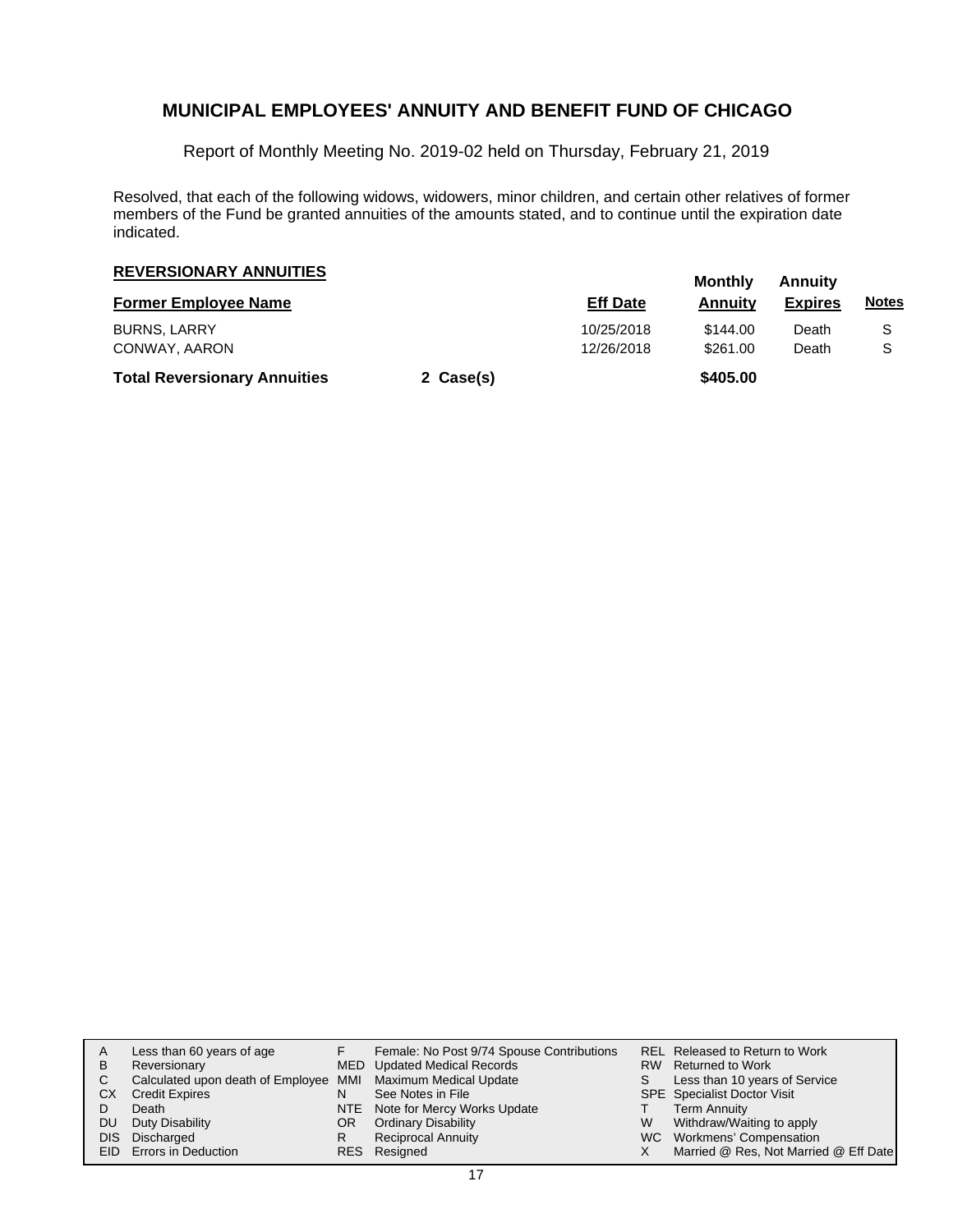Report of Monthly Meeting No. 2019-02 held on Thursday, February 21, 2019

Resolved, that each of the following named members of the Fund, or widows, widowers, or minor children of former members of the Fund be granted an adjusted annuity of the amount stated, and to continue for life, unless otherwise stated.

### **Annuity Amount ADJUSTED ANNUITIES**

|                       |                          |                          |                              | <b>AUTORY AUVAIN</b> |                    |
|-----------------------|--------------------------|--------------------------|------------------------------|----------------------|--------------------|
| <b>Name</b>           | Reason                   | <b>Eff Date</b>          | <b>Employee Spouse/Child</b> |                      |                    |
| NEASON, DEBRA A       | Change in FAS            | 08/03/2016               | \$725.72<br>\$780.13         | N/A<br>N/A           | ORG.<br><b>ADJ</b> |
| PELLEGRINI, DEBORAH A | Change in Effective Date | 11/06/2018<br>11/01/2018 | \$944.61<br>\$944.61         | \$790.06<br>\$790.06 | ORG<br>ADJ         |

#### **Total Adjusted Annuities 2 Case(s)**

Trustee Johnson moved that the resolutions be adopted and that the applicants be granted employee, widow(er), child, reversionary, or adjusted annuities for the period and at the rates stated opposite their respective names. Seconded Trustee Thompson. Carried: Ayes- Trustee Johnson, Trustee Keane, Trustee McMahon and Trustee Thompson. Nays-None.

| A   | Less than 60 years of age                                    |    | Female: No Post 9/74 Spouse Contributions |    | REL Released to Return to Work        |
|-----|--------------------------------------------------------------|----|-------------------------------------------|----|---------------------------------------|
| B   | Reversionary                                                 |    | MED Updated Medical Records               |    | RW Returned to Work                   |
|     | Calculated upon death of Employee MMI Maximum Medical Update |    |                                           | S. | Less than 10 years of Service         |
| CХ  | <b>Credit Expires</b>                                        | N  | See Notes in File                         |    | <b>SPE</b> Specialist Doctor Visit    |
|     | Death                                                        |    | NTE Note for Mercy Works Update           |    | <b>Term Annuity</b>                   |
| DU. | Duty Disability                                              | OR | <b>Ordinary Disability</b>                | W  | Withdraw/Waiting to apply             |
|     | DIS Discharged                                               | R  | <b>Reciprocal Annuity</b>                 |    | WC Workmens' Compensation             |
|     | <b>EID</b> Errors in Deduction                               |    | RES Resigned                              |    | Married @ Res, Not Married @ Eff Date |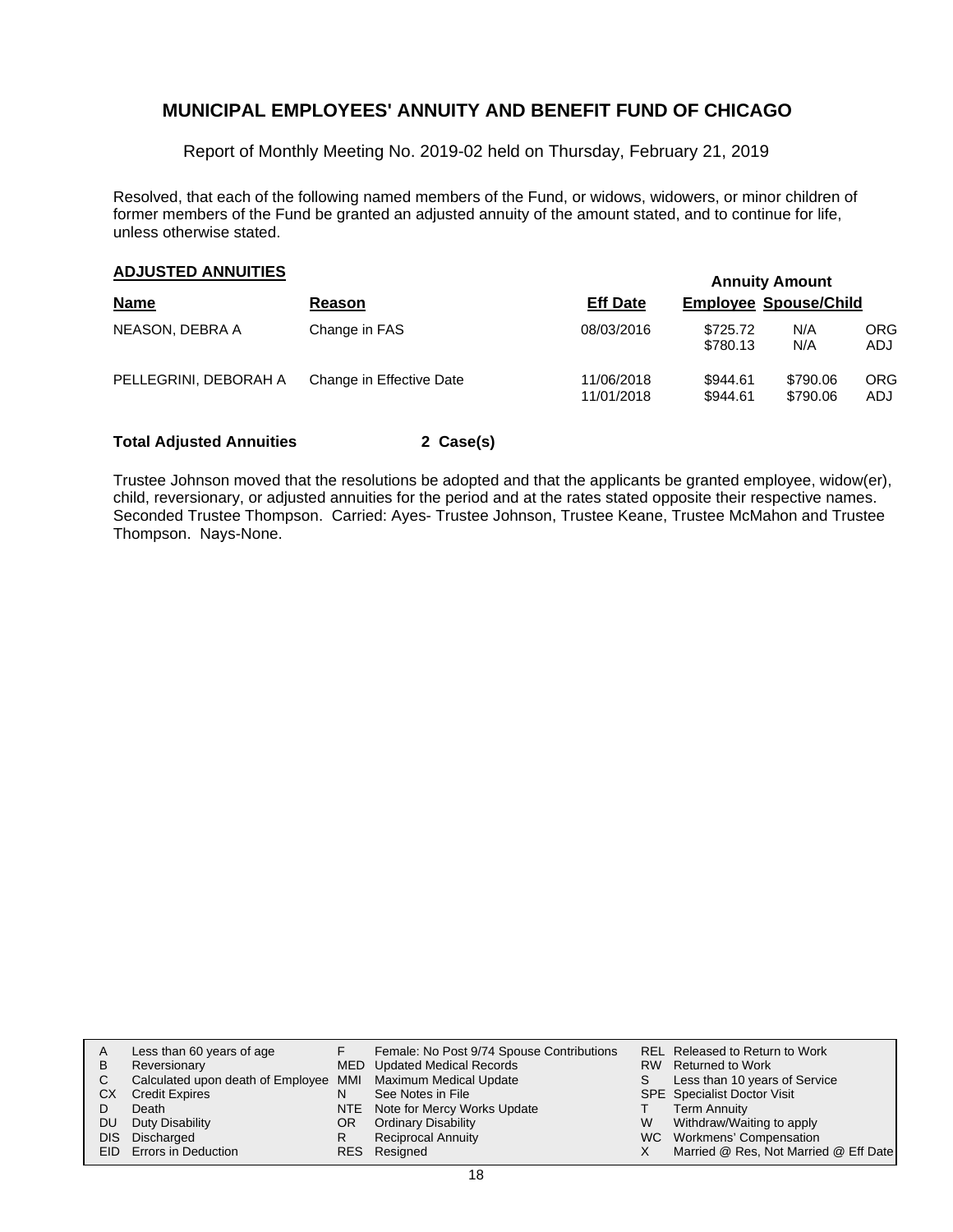Report of Monthly Meeting No. 2019-02 held on Thursday, February 21, 2019

The following employees have filed application for Duty Disability Benefits. The applications have been examined by the Medical Examiner for this Fund who recommended the following periods of disability.

#### **DUTY DISABILITY**

| <b>Name</b>                  | <b>Dept</b>     |          | <b>Eff Date Fol-Up Date</b> | <b>Term Date</b> | Rate       | *No. of<br><b>Per Day Children</b> |
|------------------------------|-----------------|----------|-----------------------------|------------------|------------|------------------------------------|
|                              |                 |          |                             |                  |            |                                    |
| HILL, DUNTE L                | <b>AVIATION</b> | 11/30/18 | 05/01/19                    |                  | \$155.79   |                                    |
| HOWZE, JACQUELINE N          | <b>FINANCE</b>  | 11/20/18 |                             | 01/13/19         | \$104.82   |                                    |
| LABOY, ENRIQUE               | STS & SAN       | 10/03/18 |                             | 11/19/18         | \$113.69   | 2                                  |
| MARKOVIC, JOHN               | STS & SAN       | 03/14/14 |                             | 04/03/14         | \$115.74   | 1                                  |
| RAMSEY, SHELBERT             | <b>AVIATION</b> | 11/10/18 |                             | 12/02/18         | \$155.79   |                                    |
| ROESKE, LAWRENCE C           | <b>AVIATION</b> | 11/01/18 | 02/22/19                    |                  | \$198.95   | $\overline{2}$                     |
| ROESKE, LAWRENCE C           | <b>AVIATION</b> | 02/23/19 | 07/01/19                    |                  | \$198.95   |                                    |
| SALIANO, JAMES R             | <b>WATER</b>    | 12/05/18 | 05/01/19                    |                  | \$214.77   |                                    |
| STECHER, ROBERT C            | <b>GEN SERV</b> | 11/16/18 |                             | 02/03/19         | \$206.77   |                                    |
| WOLSKI, MARK G               | <b>TRANS</b>    | 09/13/18 |                             | 01/21/19         | \$206.22   |                                    |
| WOODALL, ADRENIA I           | <b>FINANCE</b>  | 11/27/18 | 05/01/19                    |                  | \$100.16   |                                    |
| <b>Total DUTY DISABILITY</b> |                 | Case(s)  |                             |                  | \$1,771.65 |                                    |

\* Based on 40 ILCS 5/8-160, the Employee shall also have a right to receive child's disability benefit of \$10.00 a month on account of each child less than 18 years of age. Rates will be prorated based on days of eligibility.

|      | Less than 60 years of age                                    |     | Female: No Post 9/74 Spouse Contributions |   | REL Released to Return to Work        |
|------|--------------------------------------------------------------|-----|-------------------------------------------|---|---------------------------------------|
| В    | Reversionary                                                 |     | MED Updated Medical Records               |   | RW Returned to Work                   |
|      |                                                              |     |                                           |   |                                       |
|      | Calculated upon death of Employee MMI Maximum Medical Update |     |                                           | S | Less than 10 years of Service         |
| СX   | <b>Credit Expires</b>                                        | N   | See Notes in File                         |   | <b>SPE</b> Specialist Doctor Visit    |
|      | Death                                                        |     | NTE Note for Mercy Works Update           |   | <b>Term Annuity</b>                   |
| DU   | Duty Disability                                              | OR. | <b>Ordinary Disability</b>                | W | Withdraw/Waiting to apply             |
| DIS. | Discharged                                                   |     | <b>Reciprocal Annuity</b>                 |   | WC Workmens' Compensation             |
|      | <b>EID</b> Errors in Deduction                               |     | RES Resigned                              |   | Married @ Res, Not Married @ Eff Date |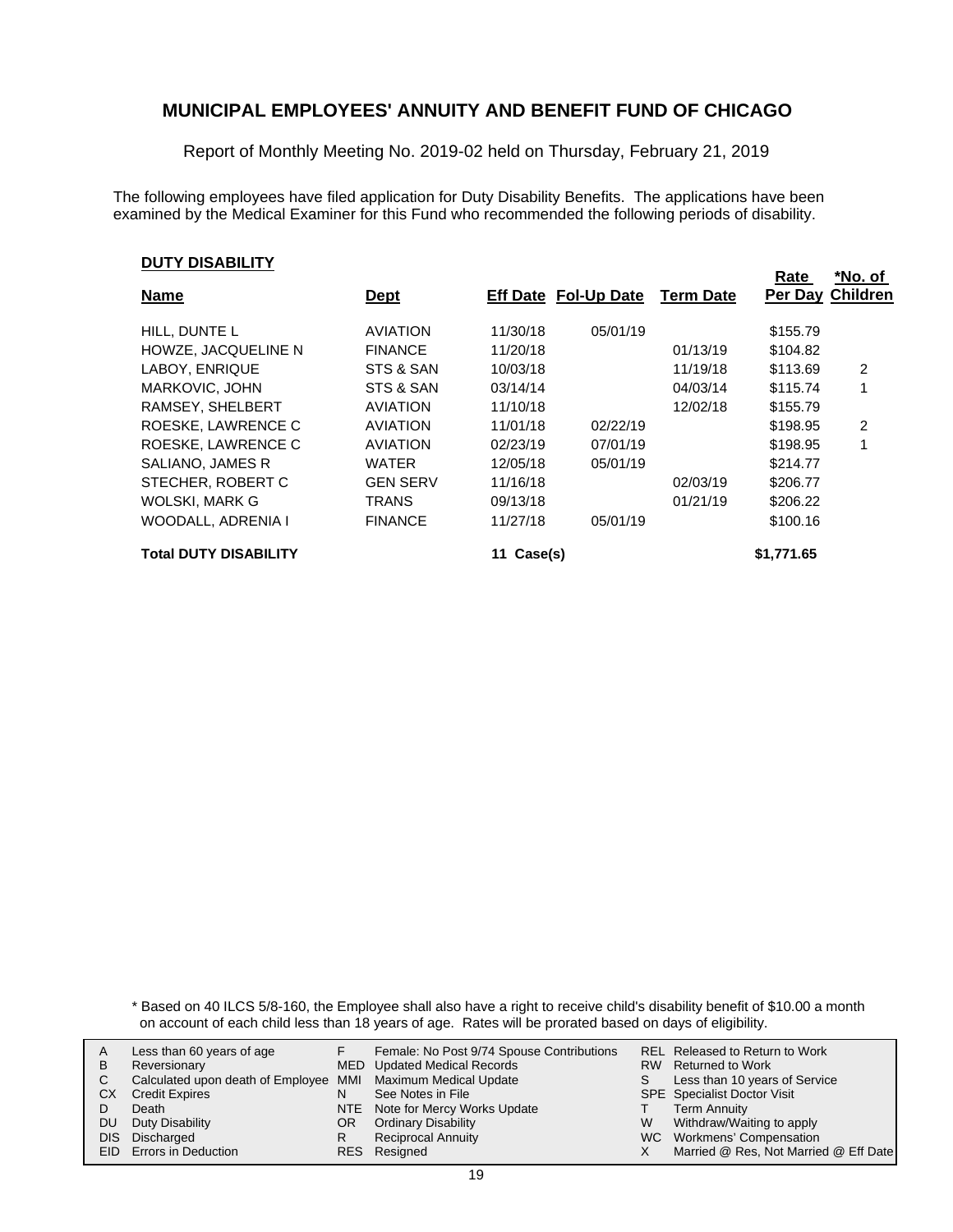Report of Monthly Meeting No. 2019-02 held on Thursday, February 21, 2019

The following employees have filed application for Ordinary Disability Benefits. The applications have been examined by the Medical Examiner for this Fund who recommended the following periods of disability.

#### **ORDINARY DISABILITY**

|                                  |                          |               |                             |                  | <u>Rate</u> |
|----------------------------------|--------------------------|---------------|-----------------------------|------------------|-------------|
| <b>Name</b>                      | <u>Dept</u>              |               | <b>Eff Date Fol-Up Date</b> | <b>Term Date</b> | Per Day     |
| ALBIN, RAYMOND M                 | <b>GEN SERV</b>          | 02/14/19      | 07/01/19                    |                  | \$105.68    |
| ALVARADO GNIADE, DEBORAH         | <b>POLICE</b>            | 01/03/19      | 07/01/19                    |                  | \$97.94     |
| DANCY, GWENDOLYN H               | <b>PROCUREMENT</b>       | 03/30/18      |                             | 04/15/18         | \$109.17    |
| DIETZ, MICHAEL A                 | <b>AVIATION</b>          | 01/24/19      |                             | 01/27/19         | \$103.86    |
| FINCH, MICHAEL Q                 | <b>AVIATION</b>          | 07/24/18      |                             | 08/02/18         | \$101.44    |
| FORD, MARTICE J                  | <b>POLICE</b>            | 01/22/19      | 06/01/19                    |                  | \$69.06     |
| GONZALEZ, MARIA                  | <b>FAMILY &amp; SUPP</b> | 12/27/18      |                             | 01/10/19         | \$102.61    |
| <b>GUERRERO, JULIE P</b>         | <b>OEMC</b>              | 01/27/19      | 05/01/19                    |                  | \$116.51    |
| HICKS, ARTHUR J                  | STS & SAN                | 01/03/19      | 07/01/19                    |                  | \$105.42    |
| HUGHES, DAWN N                   | <b>FAMILY &amp; SUPP</b> | 01/14/19      | 03/01/19                    |                  | \$112.57    |
| JONES III, HENRY J               | <b>AVIATION</b>          | 10/14/18      | 05/01/19                    |                  | \$103.86    |
| KUFFEL, LISA M                   | <b>OEMC</b>              | 02/15/19      | 05/01/19                    |                  | \$23.59     |
| MC CREARY, WALTER L              | <b>WATER</b>             | 01/14/19      | 05/01/19                    |                  | \$103.86    |
| RYAN, MARGARET                   | <b>OEMC</b>              | 11/16/18      | 04/01/19                    |                  | \$75.70     |
| SCOTT, ALISON Y                  | <b>HEALTH</b>            | 12/07/18      | 06/01/19                    |                  | \$87.50     |
| SUAREZ, NADIA                    | STS & SAN                | 12/10/18      |                             | 12/31/18         | \$108.25    |
| VACA, SANDRA M                   | <b>OEMC</b>              | 01/24/19      | 03/01/19                    |                  | \$85.20     |
| <b>Total ORDINARY DISABILITY</b> |                          | Case(s)<br>17 |                             |                  | \$1,612.22  |

Trustee Johnson moved that the applicants for Ordinary and Duty disability benefits be granted such benefits for the period and at the rate shown opposite their respective names. Seconded Trustee Thompson. Carried: Ayes- Trustee Johnson, Trustee Keane, Trustee McMahon and Trustee Thompson. Nays-None.

| A   | Less than 60 years of age                                    |     | Female: No Post 9/74 Spouse Contributions |    | REL Released to Return to Work        |
|-----|--------------------------------------------------------------|-----|-------------------------------------------|----|---------------------------------------|
| B   | Reversionary                                                 |     | MED Updated Medical Records               |    | RW Returned to Work                   |
| C.  | Calculated upon death of Employee MMI Maximum Medical Update |     |                                           | S. | Less than 10 years of Service         |
| CХ  | <b>Credit Expires</b>                                        | N   | See Notes in File                         |    | <b>SPE</b> Specialist Doctor Visit    |
|     | Death                                                        |     | NTE Note for Mercy Works Update           |    | <b>Term Annuity</b>                   |
| DU. | Duty Disability                                              | OR. | <b>Ordinary Disability</b>                | W  | Withdraw/Waiting to apply             |
|     | DIS Discharged                                               |     | <b>Reciprocal Annuity</b>                 |    | WC Workmens' Compensation             |
|     | EID Errors in Deduction                                      |     | RES Resigned                              |    | Married @ Res, Not Married @ Eff Date |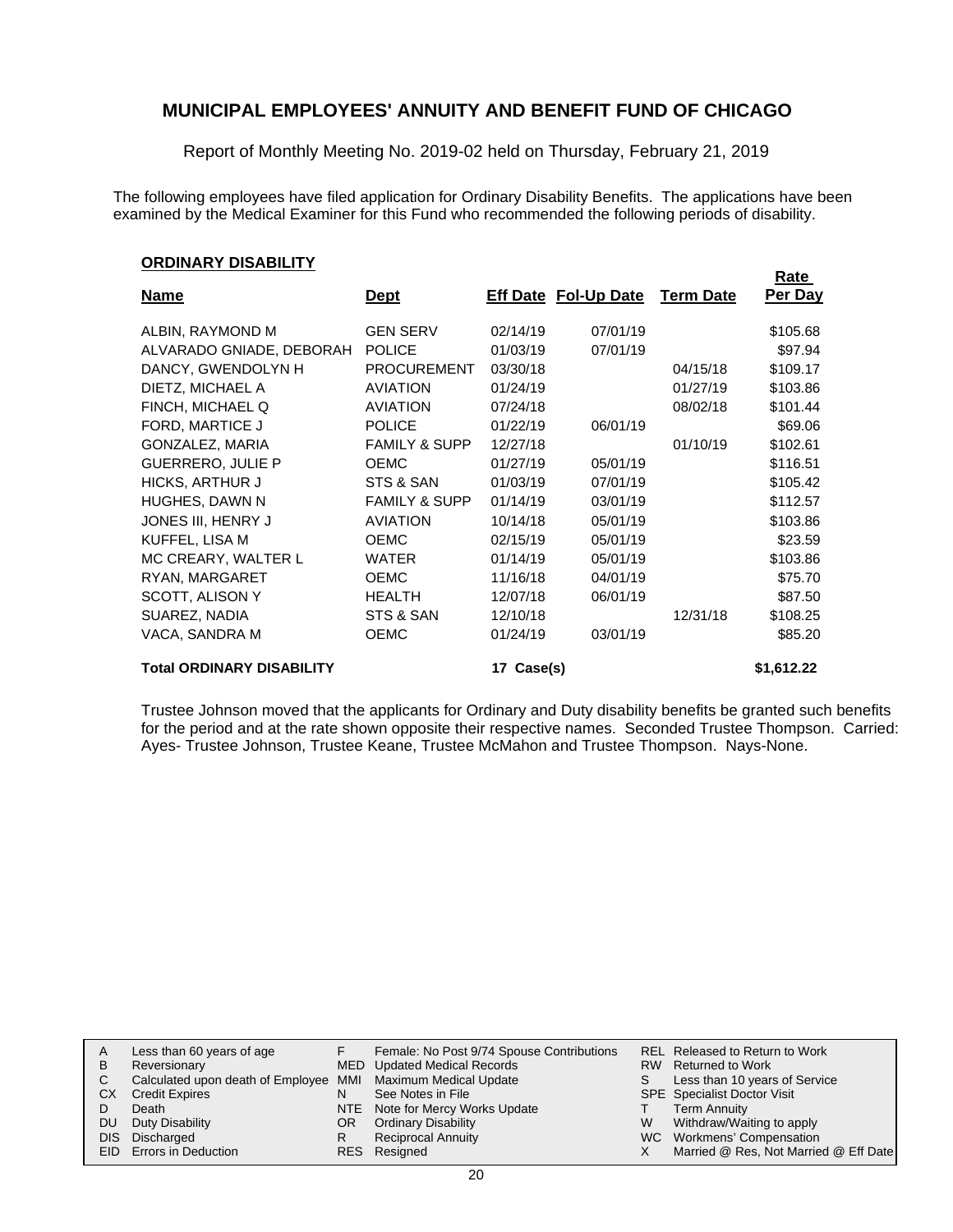Report of Monthly Meeting No. 2019-02 held on Thursday, February 21, 2019

The following employees receiving Duty Disability Benefits have applied for extension of such benefits. The applications have been examined by the Medical Examiner for this Fund who recommended the following extensions.

#### **DUTY-EXTENSION OF**

|                                |                 |                   |               |                | <b>Rate</b> | <u>*No. of</u>  |
|--------------------------------|-----------------|-------------------|---------------|----------------|-------------|-----------------|
| <b>Name</b>                    | <b>Dept</b>     | <b>Start Date</b> | <u>Period</u> | <b>Ext Reg</b> | Per Day     | <b>Children</b> |
| APPELHANS, SCOTT J             | <b>AVIATION</b> | 05/19/09          | 01/01/20      | MED            | \$121.56    |                 |
| <b>BRANDONISIO, PAT</b>        | <b>GEN SERV</b> | 12/30/16          | 01/01/20      | MED            | \$152.15    |                 |
| CACCIATO, MICHAEL P            | <b>TRANS</b>    | 08/31/18          | 06/01/19      | <b>MED</b>     | \$204.25    |                 |
| CALCAGNO, JOHN J               | STS & SAN       | 07/01/13          | 01/01/20      | MED            | \$144.67    |                 |
| <b>CUEVAS, AURELIO</b>         | <b>TRANS</b>    | 03/30/18          | 07/01/19      | MED            | \$197.67    | 2               |
| DOLES, RAYMOND W               | <b>AVIATION</b> | 07/16/18          | 07/01/19      | <b>MED</b>     | \$174.77    |                 |
| DRINKARD, MONIQUE              | <b>TRANS</b>    | 11/26/18          | 06/01/19      | MED            | \$155.79    |                 |
| HACKER, ERIC G                 | <b>TRANS</b>    | 11/02/17          | 07/01/19      | MED            | \$189.12    |                 |
| HANSEN, CHRISTOPHER L          | <b>TRANS</b>    | 03/03/12          | 04/01/19      | MED            | \$196.76    |                 |
| HOWARD, LAURENTIO              | <b>GEN SERV</b> | 08/17/17          | 10/01/19      | MED            | \$183.91    |                 |
| LARUCCI, JOSEPH N              | <b>AVIATION</b> | 02/22/18          | 07/01/19      | MED            | \$159.76    | 2               |
| NIECIAK, BRYAN J               | <b>TRANS</b>    | 09/28/18          | 06/01/19      | MED            | \$260.28    | 1               |
| O MALLEY, STEVEN M             | <b>WATER</b>    | 02/02/18          | 10/31/18      | <b>FINAL</b>   | \$209.85    |                 |
| OLIVER, BARBARA                | <b>BE</b>       | 03/28/18          | 07/01/19      | <b>MED</b>     | \$34.63     |                 |
| PAGAN, REYNALDO                | <b>GEN SERV</b> | 02/01/17          | 09/01/19      | MED            | \$198.10    |                 |
| STIMAC, PAUL M                 | <b>GEN SERV</b> | 09/27/18          | 07/01/19      | <b>MED</b>     | \$206.65    |                 |
| SWIATEK, DAVID R               | STS & SAN       | 01/27/15          | 09/01/19      | MED            | \$147.49    |                 |
| TRAVIS, CLARENCE               | <b>WATER</b>    | 08/23/18          | 06/01/19      | MED            | \$218.40    | 1               |
| <b>WALTON, VIRGINIA</b>        | STS & SAN       | 03/04/15          | 01/01/20      | MED            | \$149.72    |                 |
| WILLIAMS, AUDREY G             | STS & SAN       | 08/22/18          | 05/01/19      | MED            | \$155.79    |                 |
| <b>Total DUTY-EXTENSION OF</b> |                 | 20 Case(s)        |               |                | \$3,461.32  |                 |

\* Based on 40 ILCS 5/8-160, the Employee shall also have a right to receive child's disability benefit of \$10.00 a month on account of each child less than 18 years of age. Rates will be prorated based on days of eligibility.

| A  | Less than 60 years of age                                    |    | Female: No Post 9/74 Spouse Contributions |    | REL Released to Return to Work        |
|----|--------------------------------------------------------------|----|-------------------------------------------|----|---------------------------------------|
| В  | Reversionary                                                 |    | <b>MED</b> Updated Medical Records        |    | RW Returned to Work                   |
|    | Calculated upon death of Employee MMI Maximum Medical Update |    |                                           | S. | Less than 10 years of Service         |
| СX | <b>Credit Expires</b>                                        | N  | See Notes in File                         |    | <b>SPE</b> Specialist Doctor Visit    |
|    | Death                                                        |    | NTE Note for Mercy Works Update           |    | <b>Term Annuity</b>                   |
| DU | Duty Disability                                              | OR | <b>Ordinary Disability</b>                | W  | Withdraw/Waiting to apply             |
|    | DIS Discharged                                               | R  | <b>Reciprocal Annuity</b>                 |    | WC Workmens' Compensation             |
|    | EID Errors in Deduction                                      |    | RES Resigned                              |    | Married @ Res, Not Married @ Eff Date |
|    |                                                              |    |                                           |    |                                       |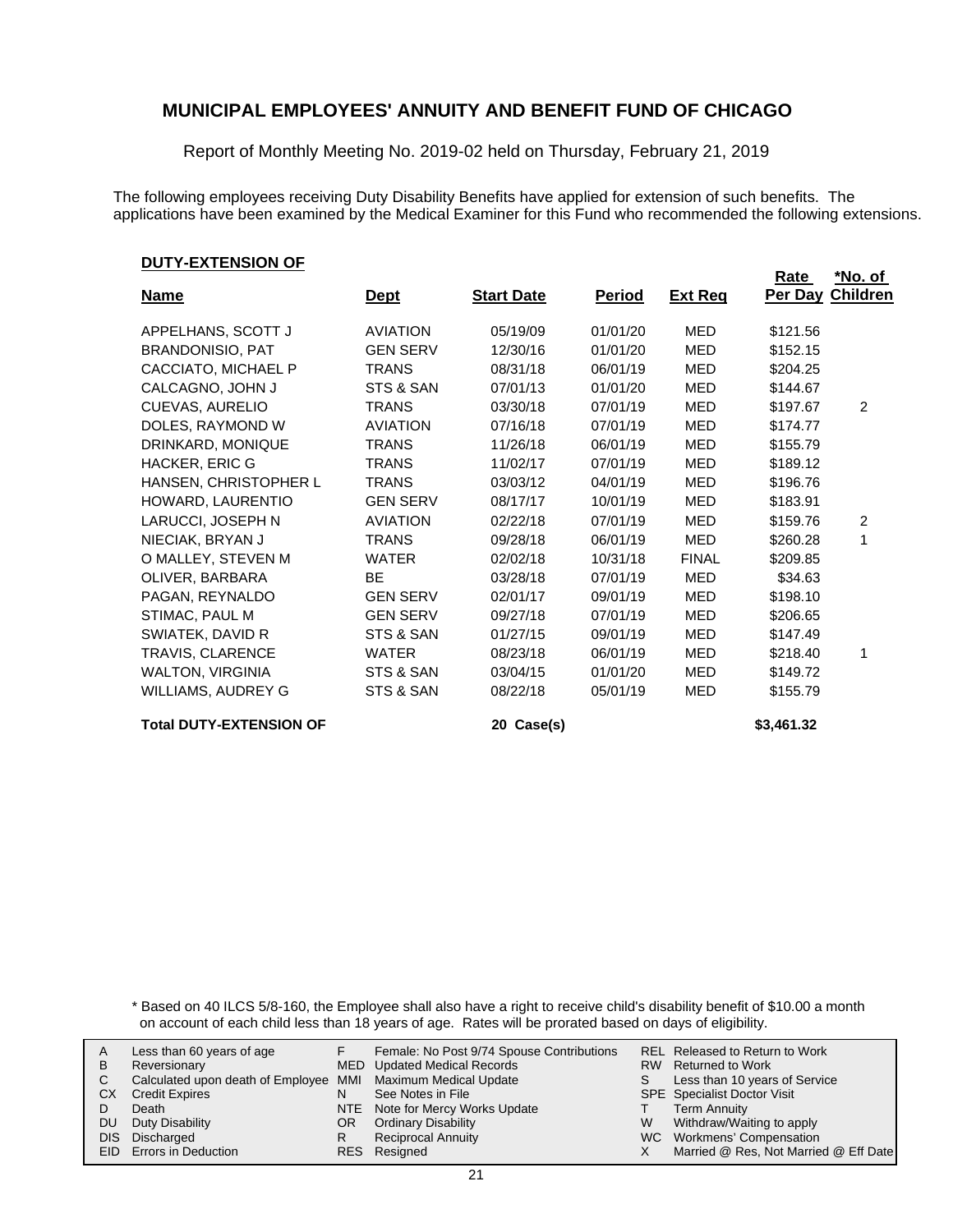Report of Monthly Meeting No. 2019-02 held on Thursday, February 21, 2019

The following employees receiving Ordinary Disability Benefits have applied for extension of such benefits. The applications have been examined by the Medical Examiner for this Fund who recommended the following extensions.

**Rate** 

#### **ORDINARY-EXTENSION OF**

| <u>Name</u>                        | <u>Dept</u>                    | <b>Start Date</b> | <b>Period</b> | <b>Ext Reg</b> | <u>nale</u><br>Per Day |
|------------------------------------|--------------------------------|-------------------|---------------|----------------|------------------------|
| ARNOLD, JOHN                       | <b>BE</b>                      | 06/24/18          | 05/01/19      | <b>MED</b>     | \$28.66                |
| AYALA, ARTHUR                      | <b>ANIMAL</b><br><b>CONTRL</b> | 02/24/18          | 05/01/19      | <b>MED</b>     | \$96.77                |
| <b>BELL, SHERIE D</b>              | <b>BE</b>                      | 11/02/18          | 12/01/19      | MED            | \$23.10                |
| <b>BRACERO, ANNETTE</b>            | BE                             | 04/21/18          | 06/01/19      | <b>MED</b>     | \$32.68                |
| BUENAVENTURA TEGGE, JANE           | LAW                            | 11/24/18          | 04/01/19      | MED            | \$115.64               |
| <b>BURKE, CATHERINE</b>            | <b>OEMC</b>                    | 09/15/18          | 07/01/19      | <b>MED</b>     | \$25.97                |
| CADE, DIANE M                      | <b>BE</b>                      | 10/09/18          | 12/01/19      | <b>MED</b>     | \$33.52                |
| CHEW, JOANN                        | <b>BE</b>                      | 12/28/17          | 05/01/19      | <b>MED</b>     | \$42.04                |
| COCONATE, LOUIS A                  | <b>WATER</b>                   | 05/02/16          | 07/01/19      | <b>MED</b>     | \$137.05               |
| <b>CRISTE, SUSAN</b>               | <b>FINANCE</b>                 | 02/06/18          | 07/01/19      | <b>MED</b>     | \$87.50                |
| DEVER, NICK                        | <b>WATER</b>                   | 05/17/15          | 11/01/19      | MED            | \$162.21               |
| FITZPATRICK, DIANE H               | STS & SAN                      | 07/26/15          | 07/19/19      | <b>CX</b>      | \$76.67                |
| GUERRERO, JUAN C                   | BE                             | 03/29/18          | 07/01/19      | <b>MED</b>     | \$70.40                |
| HARP, WILLIAM D                    | STS & SAN                      | 11/24/17          | 04/01/19      | <b>MED</b>     | \$101.44               |
| HARRIS, NETTIE L                   | <b>OEMC</b>                    | 08/03/18          | 06/01/19      | <b>MED</b>     | \$88.21                |
| HYEE, YEVA                         | <b>CPL</b>                     | 07/10/17          | 07/01/19      | MED            | \$63.22                |
| JANDA, JUDY L                      | <b>OEMC</b>                    | 05/20/18          | 06/01/19      | <b>MED</b>     | \$22.51                |
| KANE, DAVID M                      | STS & SAN                      | 09/03/18          | 05/01/19      | <b>MED</b>     | \$103.86               |
| KING, JAMES F                      | <b>AVIATION</b>                | 06/10/18          | 04/01/19      | <b>MED</b>     | \$107.02               |
| KOSCIELNIAK, MARIAN K              | <b>GEN SERV</b>                | 11/26/17          | 04/01/19      | <b>MED</b>     | \$132.07               |
| MERCADO, MIGDALIA                  | STS & SAN                      | 05/31/18          | 07/01/19      | <b>MED</b>     | \$101.44               |
| ODIBO, GRACE E                     | <b>WATER</b>                   | 07/02/16          | 01/01/20      | MED            | \$112.39               |
| ORTIZ, ARISTIDES                   | <b>BE</b>                      | 12/29/16          | 10/20/19      | <b>CX</b>      | \$54.88                |
| PEREZ, FRANCISCO                   | <b>BE</b>                      | 03/18/16          | 06/17/19      | <b>CX</b>      | \$47.29                |
| SALONE, LISA M                     | <b>OEMC</b>                    | 04/17/17          | 04/01/19      | MED            | \$95.82                |
| THOMAS, JAMES D                    | <b>FINANCE</b>                 | 09/15/18          | 04/01/19      | <b>MED</b>     | \$69.88                |
| YOUNG, ALICE                       | <b>TRANS</b>                   | 03/16/15          | 10/11/19      | <b>CX</b>      | \$79.48                |
| <b>Total ORDINARY-EXTENSION OF</b> |                                | 27 Case(s)        |               |                | \$2,111.72             |

Trustee Johnson moved that the applicants for extension of Ordinary and Duty disability benefits shown hereinbefore be granted such extension for the period and at the rate shown opposite their respective names. Seconded Trustee Thompson. Carried: Ayes- Trustee Johnson, Trustee Keane, Trustee McMahon and Trustee Thompson. Nays-None.

| A   | Less than 60 years of age                                    |     | Female: No Post 9/74 Spouse Contributions |   | REL Released to Return to Work        |
|-----|--------------------------------------------------------------|-----|-------------------------------------------|---|---------------------------------------|
| B   | Reversionary                                                 |     | MED Updated Medical Records               |   | RW Returned to Work                   |
|     | Calculated upon death of Employee MMI Maximum Medical Update |     |                                           | S | Less than 10 years of Service         |
| CХ  | <b>Credit Expires</b>                                        | N   | See Notes in File                         |   | <b>SPE</b> Specialist Doctor Visit    |
|     | Death                                                        |     | NTE Note for Mercy Works Update           |   | <b>Term Annuity</b>                   |
| DU. | Duty Disability                                              | OR. | <b>Ordinary Disability</b>                | W | Withdraw/Waiting to apply             |
|     | DIS Discharged                                               |     | <b>Reciprocal Annuity</b>                 |   | WC Workmens' Compensation             |
|     | EID Errors in Deduction                                      |     | RES Resigned                              |   | Married @ Res, Not Married @ Eff Date |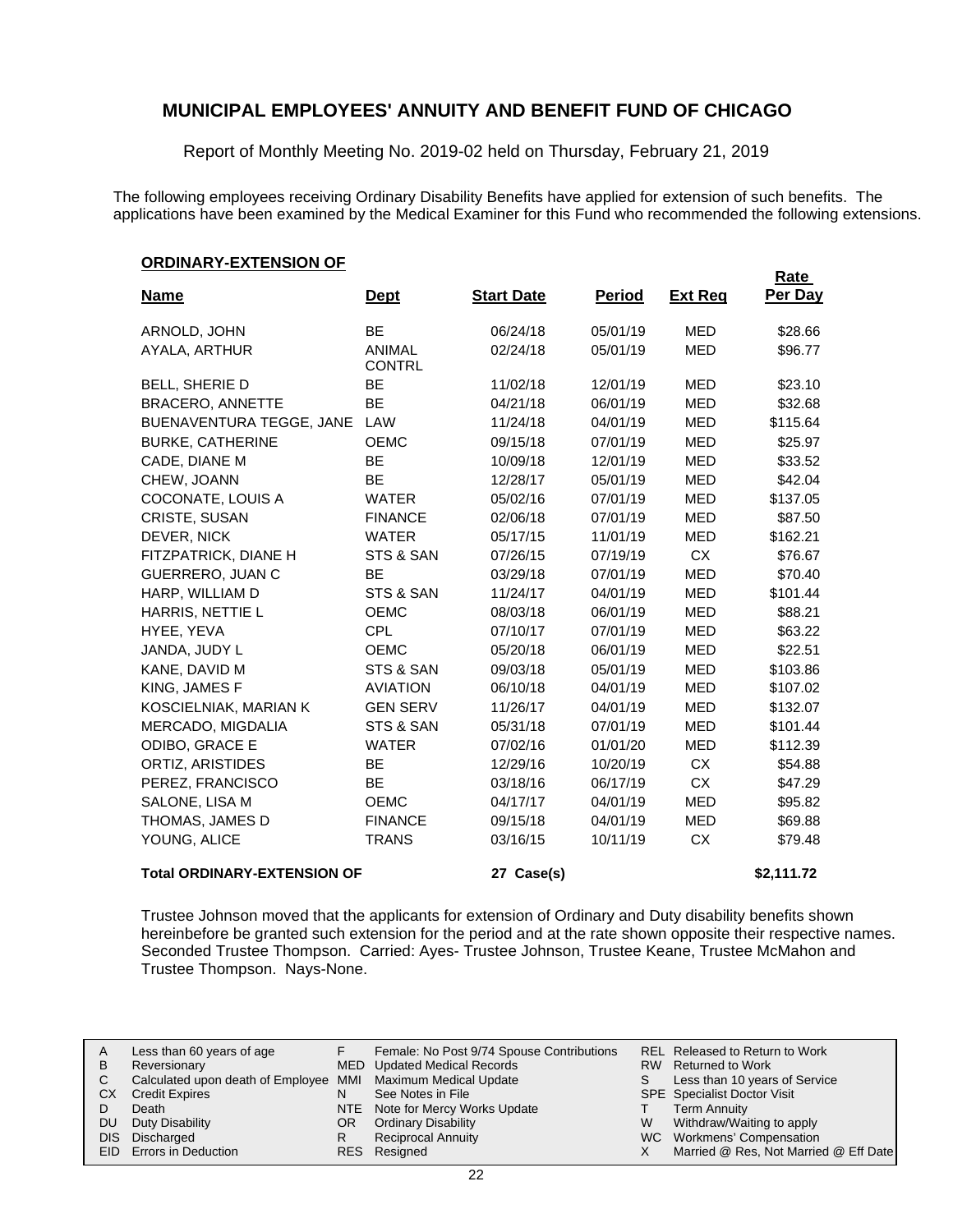Report of Monthly Meeting No. 2019-02 held on Thursday, February 21, 2019

| <b>ADJUSTED DUTY DISABILITY</b> | <b>Rate</b>   |                   |                |                   |
|---------------------------------|---------------|-------------------|----------------|-------------------|
| <b>Name</b>                     | <b>Reason</b> | <b>Start Date</b> | <b>To Date</b> | Per Day           |
| <b>NONE</b>                     |               |                   |                | <b>ORG</b><br>ADJ |

|     | Less than 60 years of age                                    |     | Female: No Post 9/74 Spouse Contributions |   | REL Released to Return to Work        |
|-----|--------------------------------------------------------------|-----|-------------------------------------------|---|---------------------------------------|
| B   | Reversionary                                                 |     | MED Updated Medical Records               |   | RW Returned to Work                   |
|     | Calculated upon death of Employee MMI Maximum Medical Update |     |                                           | S | Less than 10 years of Service         |
| СX  | <b>Credit Expires</b>                                        | N   | See Notes in File                         |   | SPE Specialist Doctor Visit           |
|     | Death                                                        |     | NTE Note for Mercy Works Update           |   | <b>Term Annuity</b>                   |
| DU. | Duty Disability                                              | OR. | <b>Ordinary Disability</b>                | W | Withdraw/Waiting to apply             |
|     | DIS Discharged                                               | R   | <b>Reciprocal Annuity</b>                 |   | WC Workmens' Compensation             |
|     | EID Errors in Deduction                                      |     | RES Resigned                              |   | Married @ Res, Not Married @ Eff Date |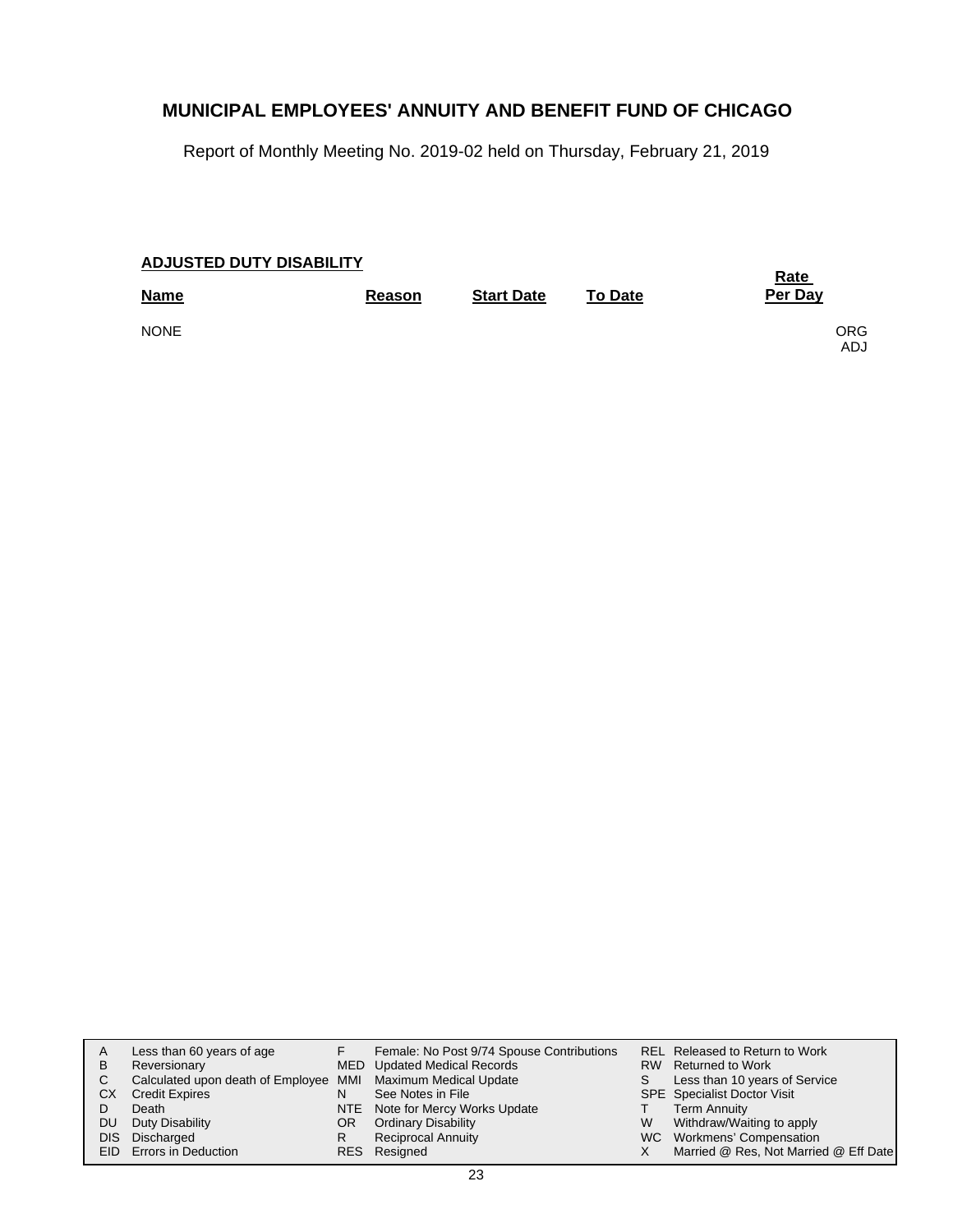Report of Monthly Meeting No. 2019-02 held on Thursday, February 21, 2019

| <b>ADJUSTED ORDINARY DISABILITY</b> |        | <u>Rate</u>       |                |                          |
|-------------------------------------|--------|-------------------|----------------|--------------------------|
| <b>Name</b>                         | Reason | <b>Start Date</b> | <b>To Date</b> | Per Day                  |
| <b>NONE</b>                         |        |                   |                | <b>ORG</b><br><b>ADJ</b> |

| A<br>B<br>СX | Less than 60 years of age<br>Reversionary<br>Calculated upon death of Employee MMI Maximum Medical Update<br><b>Credit Expires</b><br>Death | N        | Female: No Post 9/74 Spouse Contributions<br>MED Updated Medical Records<br>See Notes in File<br>NTE Note for Mercy Works Update | S. | REL Released to Return to Work<br>RW Returned to Work<br>Less than 10 years of Service<br><b>SPE</b> Specialist Doctor Visit<br><b>Term Annuity</b> |
|--------------|---------------------------------------------------------------------------------------------------------------------------------------------|----------|----------------------------------------------------------------------------------------------------------------------------------|----|-----------------------------------------------------------------------------------------------------------------------------------------------------|
| DU.          | Duty Disability<br>DIS Discharged<br><b>EID</b> Errors in Deduction                                                                         | OR.<br>R | <b>Ordinary Disability</b><br><b>Reciprocal Annuity</b><br>RES Resigned                                                          | W  | Withdraw/Waiting to apply<br>WC Workmens' Compensation<br>Married @ Res, Not Married @ Eff Date                                                     |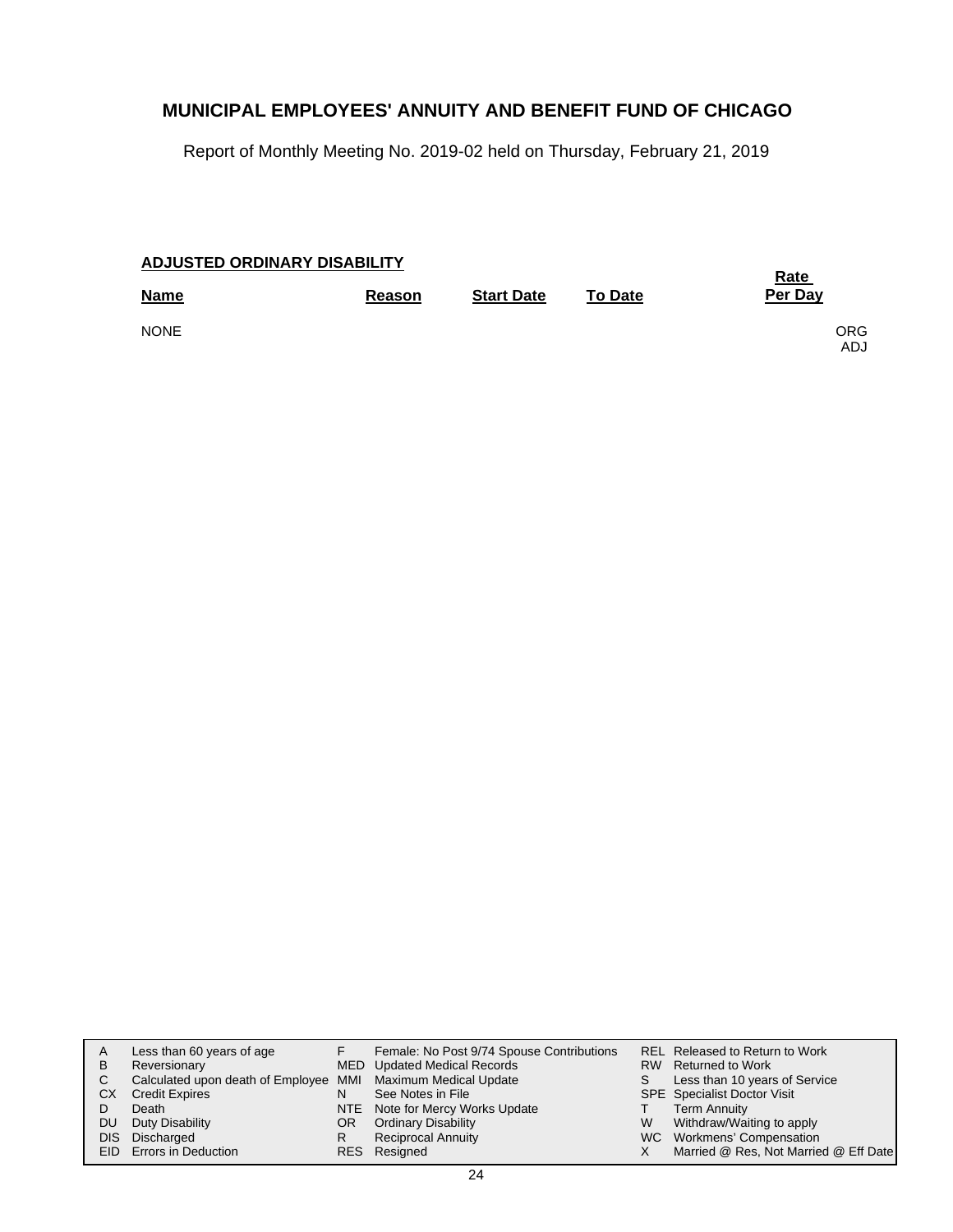Report of Monthly Meeting No. 2019-02 held on Thursday, February 21, 2019

#### **APPLICATION FOR MEMBERSHIP**

The following named employees, officers, or officials, required to file written application for membership in the Fund, have filed such application, and the records indicate they qualify for membership by reason of having the necessary service or other requirements.

**Name**

**Title Department**

NONE

#### **CHANGE OF BIRTHS**

The following named employees have submitted documentation showing a date of birth different from the Fund's records and have requested that the Fund correct its records in accordance with the supporting documentation provided.

| <b>Name</b>            | Date of Birth | <b>Supporting Document</b>     |
|------------------------|---------------|--------------------------------|
| JACKSON, GINA E        | From<br>Т٥    | <b>Birth Certificate</b>       |
| <b>KOZICKI, MARY B</b> | From<br>To    | Birth Certificate and passport |

Trustee Johnson moved that the records of the Fund shown hereinbefore be corrected to show that each individual was born on the date indicated on the document submitted by the member as proof to this Board. Seconded Trustee Thompson. Carried: Ayes- Trustee Johnson, Trustee Keane, Trustee McMahon and Trustee Thompson. Nays-None.

#### **ADMINISTRATIVE REVIEW 40 ILCS 5/8-252**

The following named members are recommended for a hearing before the Board in accordance with 40 ILCS 5/8-252.

**Name**

**Status Relevant Statute**

NONE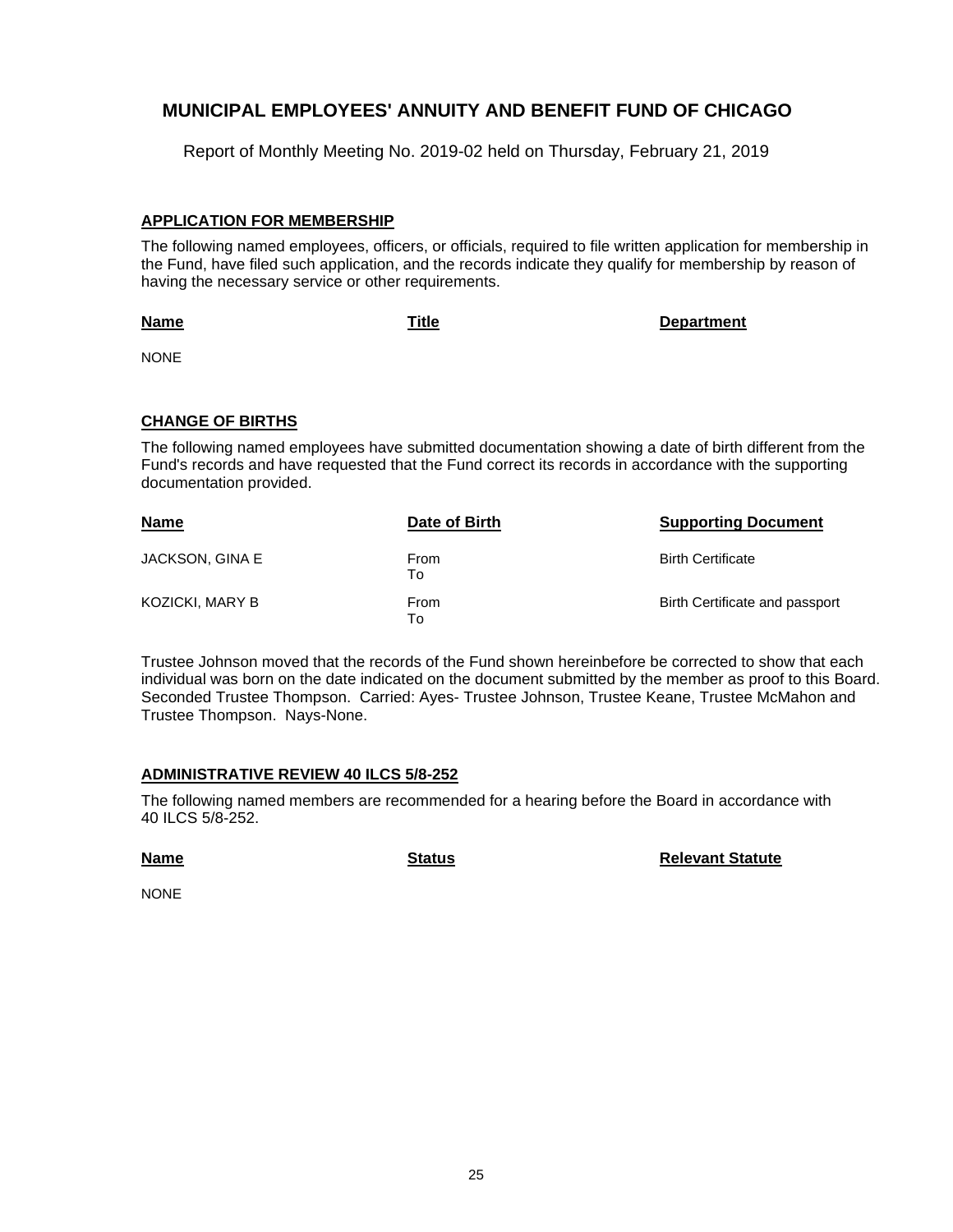Report of Monthly Meeting No. 2019-02 held on Thursday, February 21, 2019

#### **City Treasurer's Statement of Account as of 01/31/2019**

#### **Investments at Market:**

|                         | City Treasurer's Office, 01/31/2019    | \$499,734.29       |                    |
|-------------------------|----------------------------------------|--------------------|--------------------|
|                         | Northern Trust, 01/31/2019 - Unaudited | \$3,654,048,234.42 |                    |
|                         | <b>Total Investments</b>               |                    | \$3,654,547,968.71 |
| <b>Petty Cash Fund:</b> |                                        |                    | \$400.00           |
|                         | Total Cash and Investments             |                    | \$3,654,548,368.71 |

Trustee Johnson moved that the Treasurer's Report be received and placed on file. Seconded Trustee Thompson. Carried: Ayes- Trustee Johnson, Trustee Keane, Trustee McMahon and Trustee Thompson. Nays-None.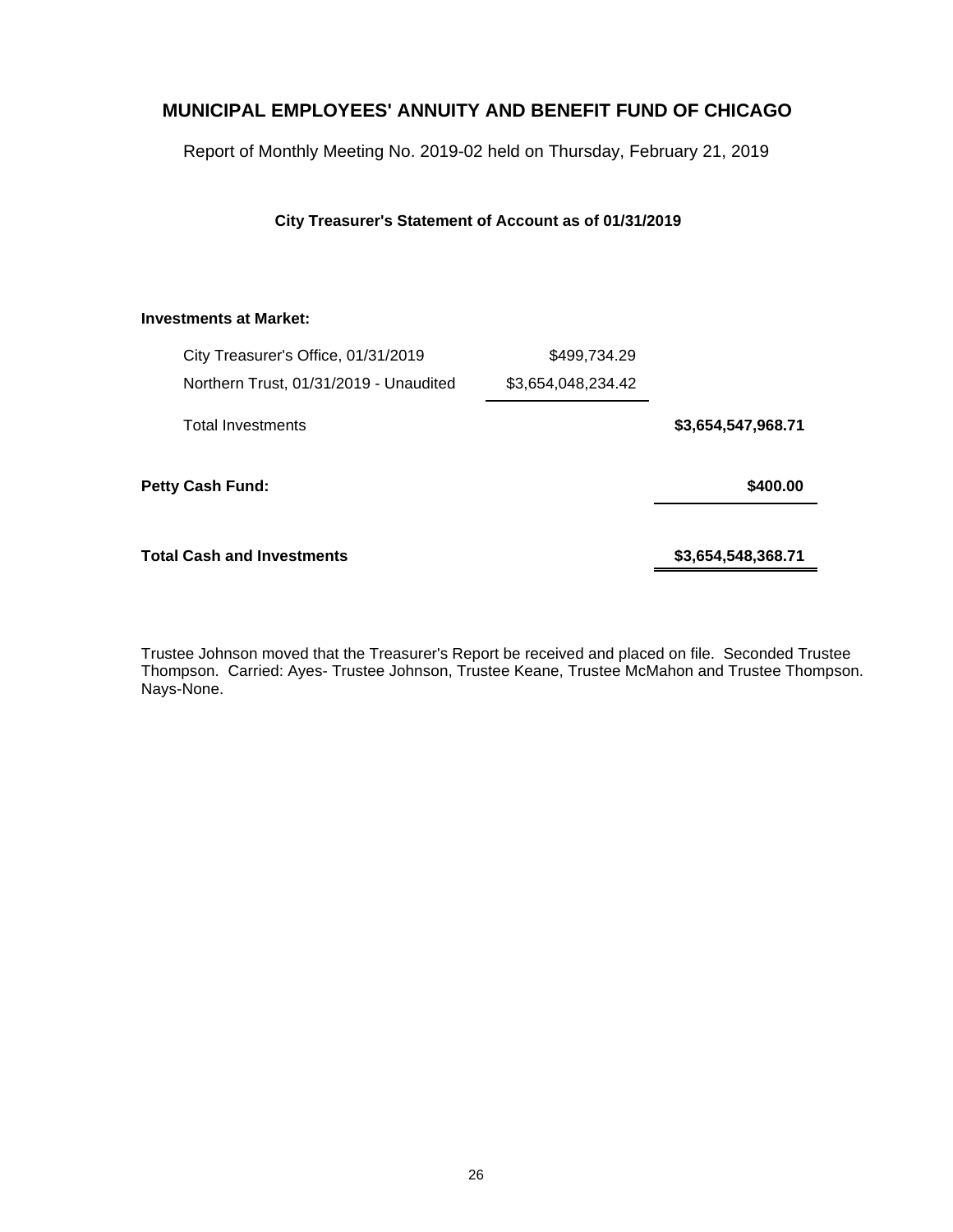Report of Monthly Meeting No. 2019-02 held on Thursday, February 21, 2019

#### **PUBLIC COMMENT**

Trustee Keane arrived at 9:03 a.m.

Trustee Summers arrived at 9:22 a.m.

Trustee Johnson addressed the Board regarding H.R. 141: Social Security Fairness Act of 2019. Trustee Johnson suggested that Staff include an explanation of H.R. 141 in the upcoming Fund newsletter for informational purposes.

#### **LEGISLATION**

#### Legislative Update

A memorandum was provided for the Board by Mr. Molaro, Fund's legislative liaison. Mr. Mohler reviewed the memo with the Board to update on legislation that may affect the Fund. The Board requested Mr. Molaro be present at the next Board Meeting to discuss pending legislation.

#### **INVESTMENTS**

#### Market Environment

Mr. Wesner reported on the current state of the market and the Fund's overall performance.

#### Monthly Performance Report

Mr. Wesner reviewed the highlights from the Fund's January investment performance.

#### Fourth Quarter Performance Report

Consultants provided a report of the Fund's fourth quarter performance results.

#### MEABF Staff Investment Report

Mr. Yoon presented the Fund's investment report.

#### Watchlist

Based on information presented during the Staff Investment Report, and based on Staff's and the Investment Consultant's recommendation, Trustee Johnson made a motion to place Great Lakes Advisors on watch for performance issues. Seconded by Trustee Summers.

Carried: Ayes -Trustee Johnson, Trustee Keane, Trustee McMahon, Trustee Thompson and Trustee Summers. Nays – None.

#### Liquidity Needs

Based on information presented in the Staff investment report and based on staff's and the investment consultant's recommendation, Trustee Johnson made a motion to liquidate up to \$70 million from managers selected by Fund Investment Staff in order to assist with March benefit payments. Seconded by Trustee Summers.

Carried: Ayes -Trustee Johnson, Trustee Keane, Trustee McMahon, Trustee Thompson and Trustee Summers. Nays – None.